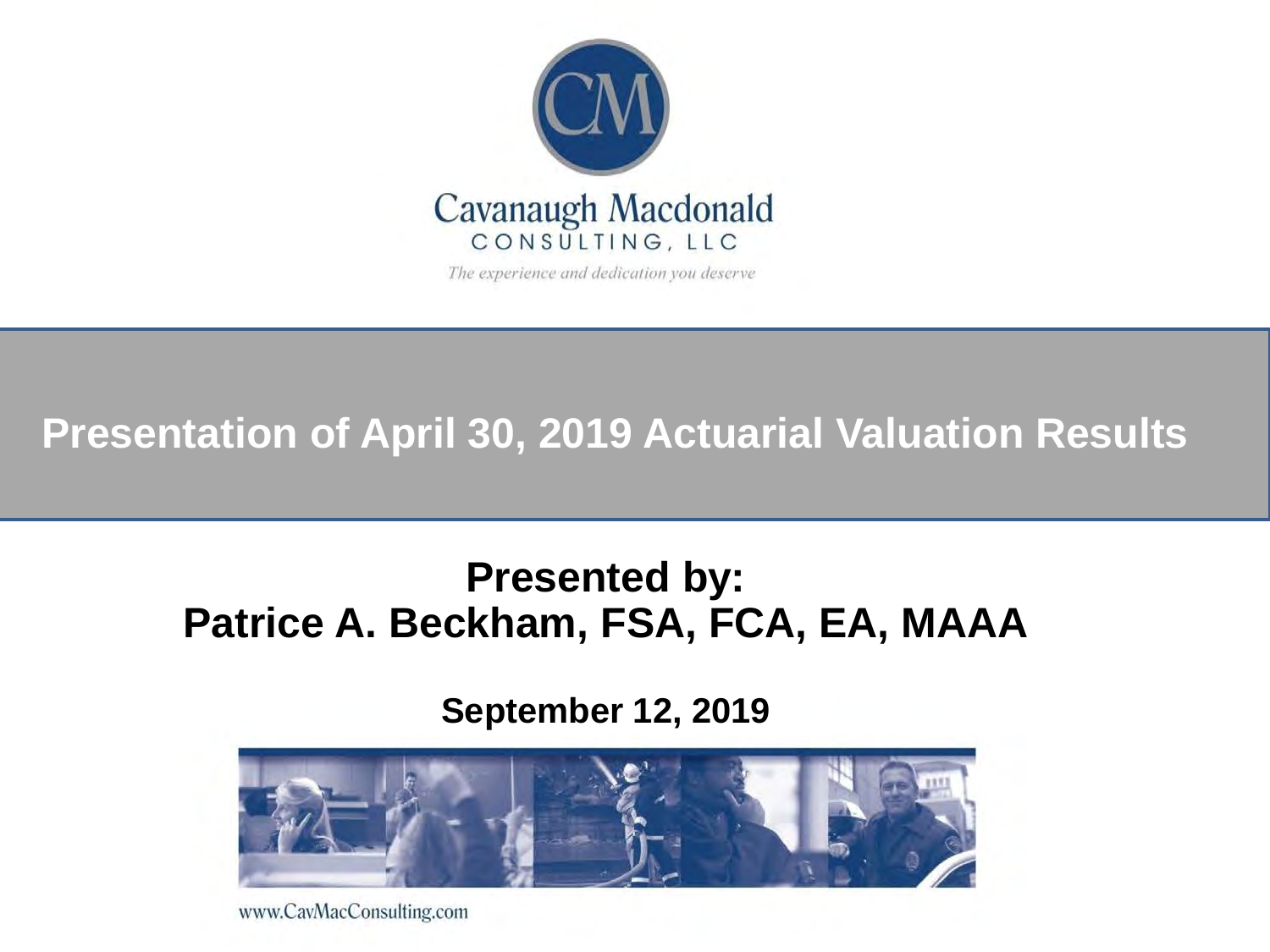



- Determine actuarial contribution rates
- Analyze experience (actual vs. expected) during prior year
- $\triangleright$  Report on trends and evaluate risk considerations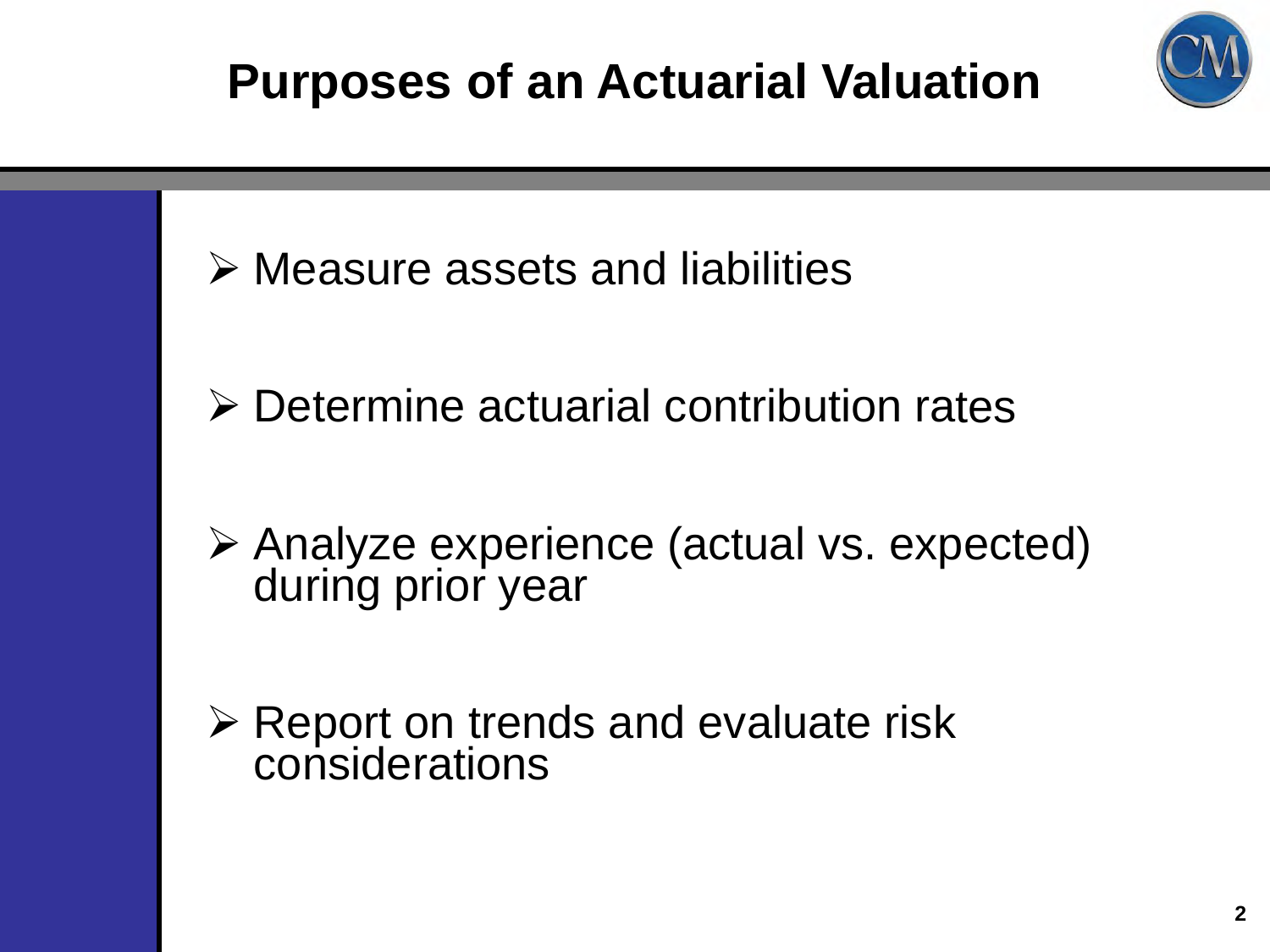# **April 30, 2019 Actuarial Valuations**



- $\triangleright$  Snapshot measurement at valuation date
- $\triangleright$  No changes in benefit provisions
- $\triangleright$  Reflects changes from the Experience Study completed in 2018
	- No change to the actuarial methods
	- Several assumption changes including lowering investment return assumption (see next slide)
- Unfunded Actuarial Accrued Liability increased for both Systems, but funded ratios held fairly steady
- $\triangleright$  New Actuarial Standard applies this year (ASOP 51)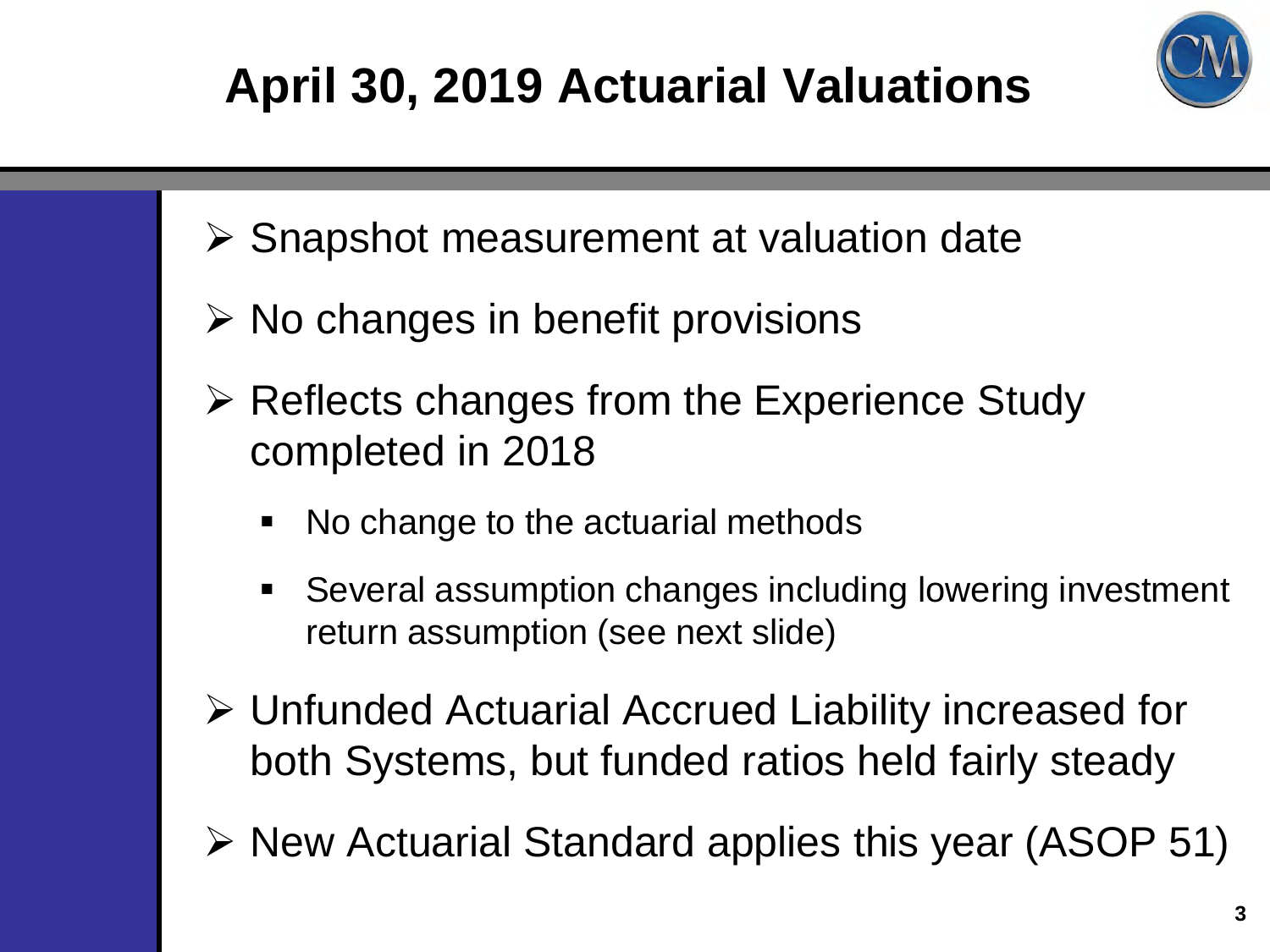### **Economic Assumption Changes**



|                                  | <b>Previous</b><br><b>Assumptions</b> | <b>New</b><br><b>Assumptions</b> |
|----------------------------------|---------------------------------------|----------------------------------|
| <b>Price Inflation</b>           | $3.00\%$                              | 2.50%                            |
| <b>Investment Return</b>         | 7.50%                                 | Step down to<br>$7.25\%$ *       |
| <b>General Wage Growth</b>       | 3.75%                                 | 3.00%                            |
| <b>Payroll Growth</b>            | 3.75%                                 | 3.00%                            |
| <b>Cost of Living Adjustment</b> | 2.50%                                 | 2.50%                            |

**\* Anticipated decrease of 5 basis points in the investment return assumption each year for five years until reaching 7.25%. Investment return assumption in 2019 valuation is 7.45%.**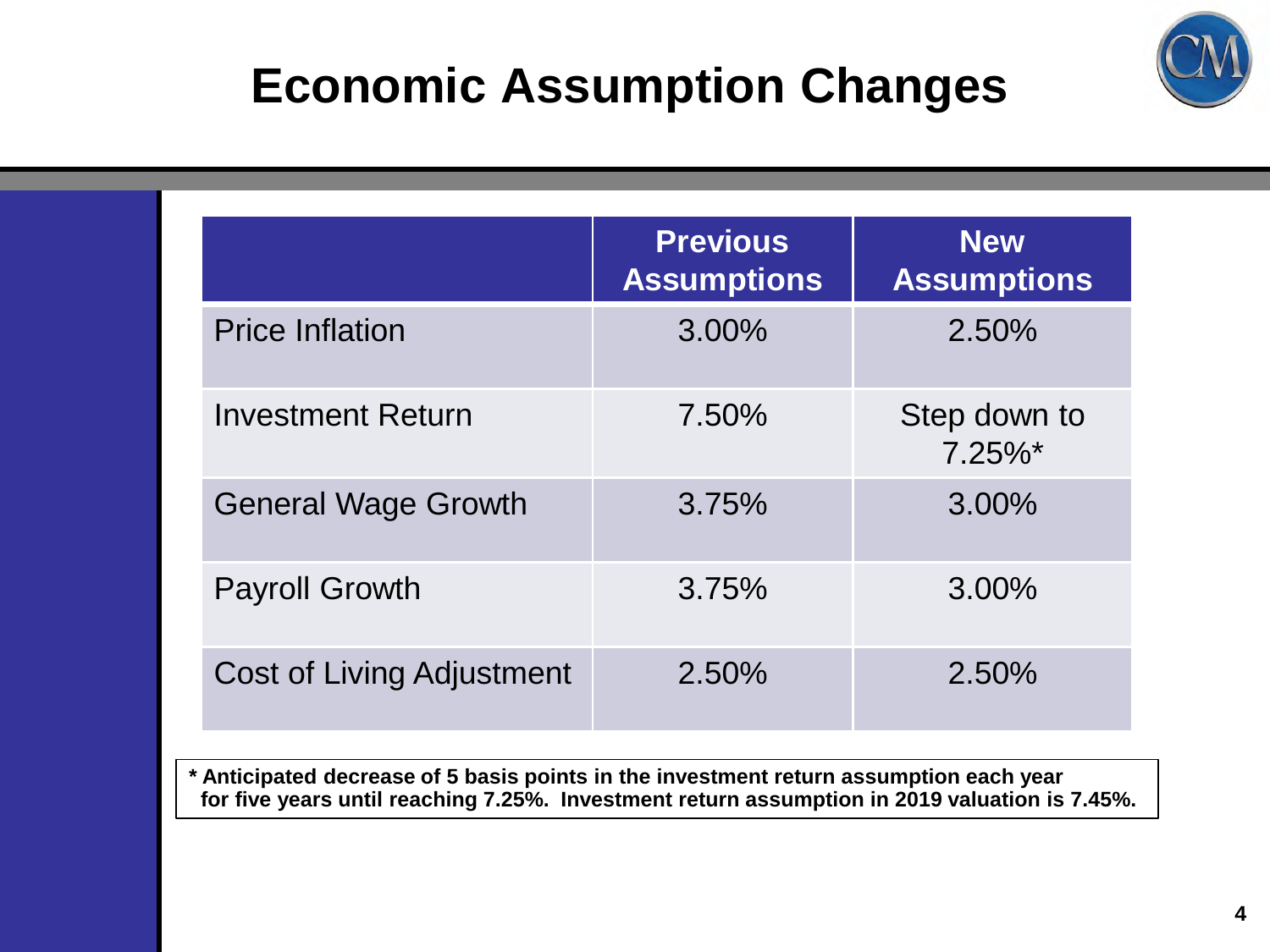### **Summary of Changes to Demographic Assumptions**



| <b>Assumption</b>              | <b>New Assumptions - POLICE</b>                                                                                   |
|--------------------------------|-------------------------------------------------------------------------------------------------------------------|
| <b>Mortality</b>               | No change to base table, but change the mortality<br>improvement scale prospectively to MP-2017 ultimate<br>rates |
| Retirement                     | Modify retirement rates to better reflect actual<br>experience                                                    |
| <b>Disability</b>              | Increase disability rates                                                                                         |
| <b>Termination</b>             | Adopt service-based assumption                                                                                    |
| <b>Probability of Refund</b>   | No change                                                                                                         |
| <b>Individual Salary Scale</b> | Decrease general wage increase component by<br>0.75%. No change to merit scale                                    |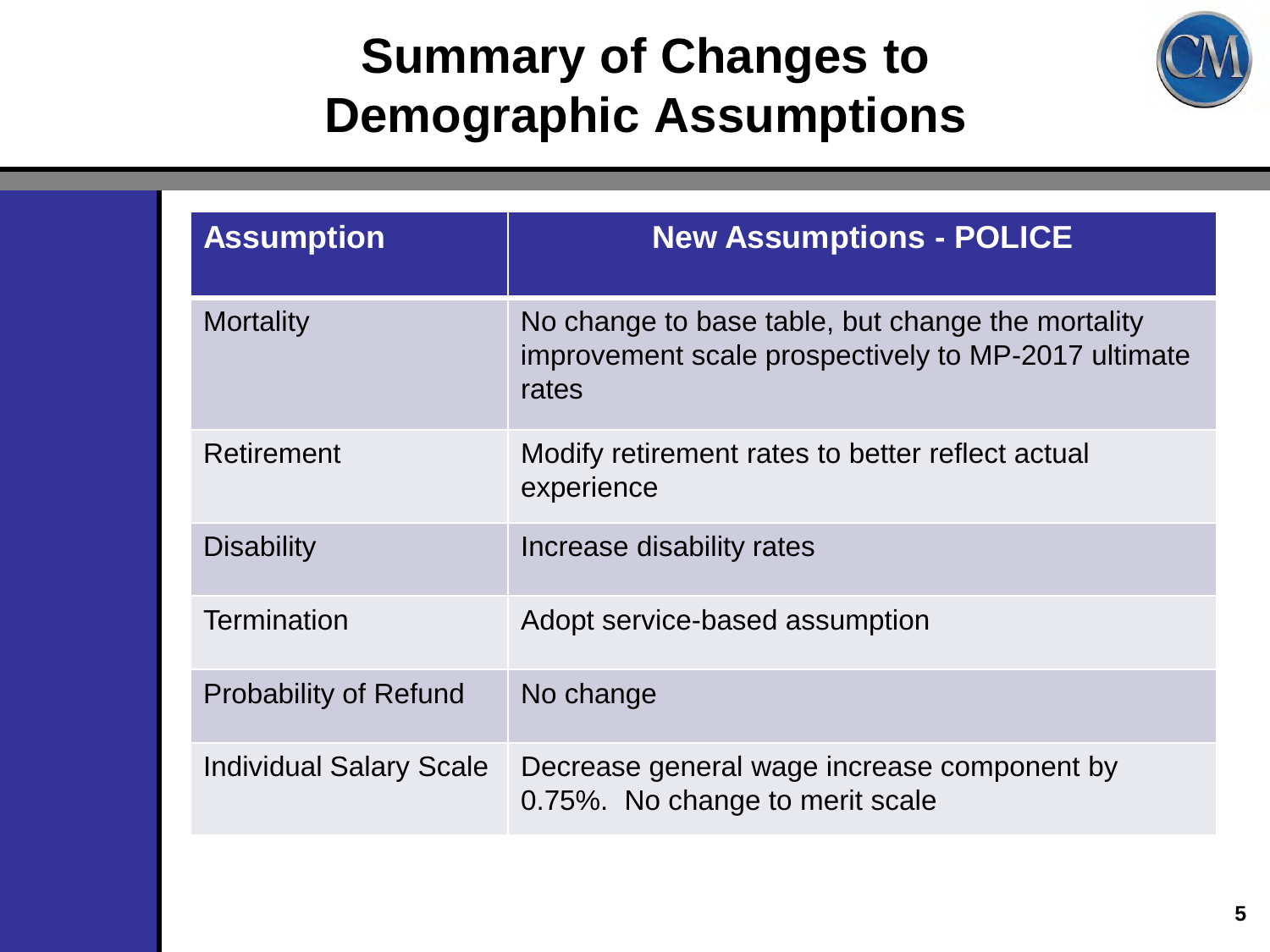### **Summary of Changes to Demographic Assumptions**



| <b>Assumption</b>              | <b>New Assumptions - CIVILIANS</b>                                                                                                 |
|--------------------------------|------------------------------------------------------------------------------------------------------------------------------------|
| <b>Mortality</b>               | No change to base table, but strengthen by changing<br>the mortality improvement scale prospectively to MP-<br>2017 ultimate rates |
| Retirement                     | Modify retirement rates to better reflect actual<br>experience                                                                     |
| <b>Disability</b>              | No change                                                                                                                          |
| <b>Termination</b>             | Modify to better match actual experience                                                                                           |
| <b>Probability of Refund</b>   | No change                                                                                                                          |
| <b>Individual Salary Scale</b> | Decrease general wage increase component by<br>0.75% and also modify merit scale                                                   |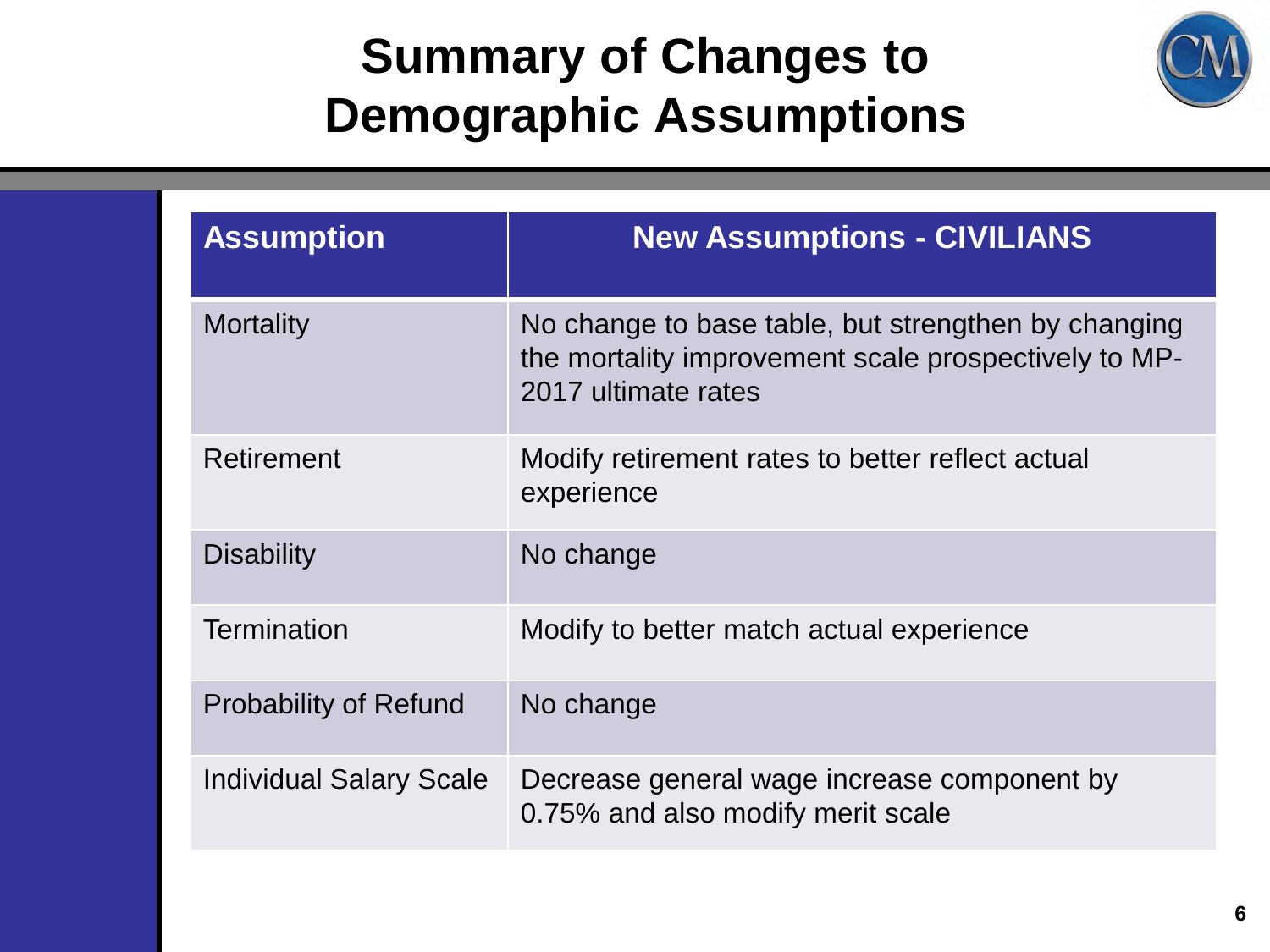### **Impact of Assumption Changes (Using 4/30/19 valuation)**



| <b>Police</b>                                         | <b>Previous</b><br><b>Assumptions</b> | <b>New</b><br><b>Assumptions</b> |
|-------------------------------------------------------|---------------------------------------|----------------------------------|
| <b>Unfunded Actuarial Accrued</b><br>Liability (UAAL) | \$290.8M                              | \$297.3M                         |
| <b>Funded Ratio (Actuarial</b><br>Assets)             | 76%                                   | 75%                              |
|                                                       |                                       |                                  |
| <b>Actuarial Contribution Rate:</b>                   |                                       |                                  |
| <b>City Normal Cost Rate*</b>                         | 14.28%                                | 13.70%                           |
| <b>UAAL Amortization Rate</b>                         | 16.90%                                | 18.90%                           |
| <b>Total Contribution Rate</b>                        | 31.18%                                | 32.60%                           |
| <b>City Contribution Amount</b>                       | \$31.8M                               | \$32.8M                          |

**\*Net of employee contribution rate of 11.55% of pay 7**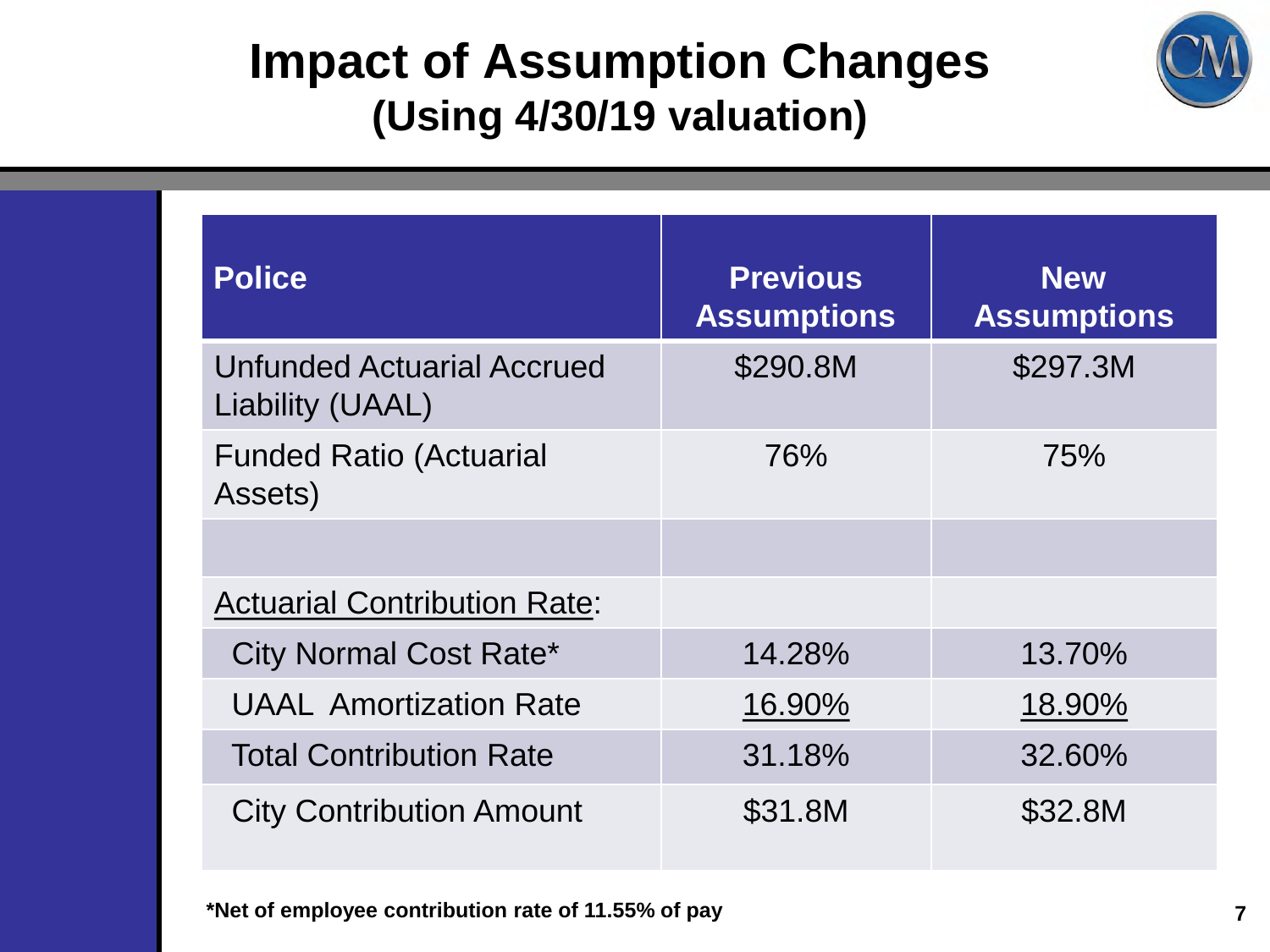### **Impact of Assumption Changes (using 4/30/19 valuation)**



| <b>Civilians</b>                                      | <b>Previous</b><br><b>Assumptions</b> | <b>New</b><br><b>Assumptions</b> |
|-------------------------------------------------------|---------------------------------------|----------------------------------|
| <b>Unfunded Actuarial Accrued</b><br>Liability (UAAL) | \$34.1M                               | \$38.4M                          |
| <b>Funded Ratio (Actuarial</b><br>Assets)             | 81%                                   | 80%                              |
|                                                       |                                       |                                  |
| <b>Actuarial Contribution Rate:</b>                   |                                       |                                  |
| <b>City Normal Cost Rate*</b>                         | 10.48%                                | 9.79%                            |
| <b>UAAL Amortization Rate</b>                         | 6.57%                                 | 8.26%                            |
| <b>Total Contribution Rate</b>                        | 17.05%                                | 18.05%                           |
| <b>City Contribution Amount</b>                       | <b>\$5.1M</b>                         | \$5.4M                           |

**\*Net of employee contribution rate of 5.00% of pay 8**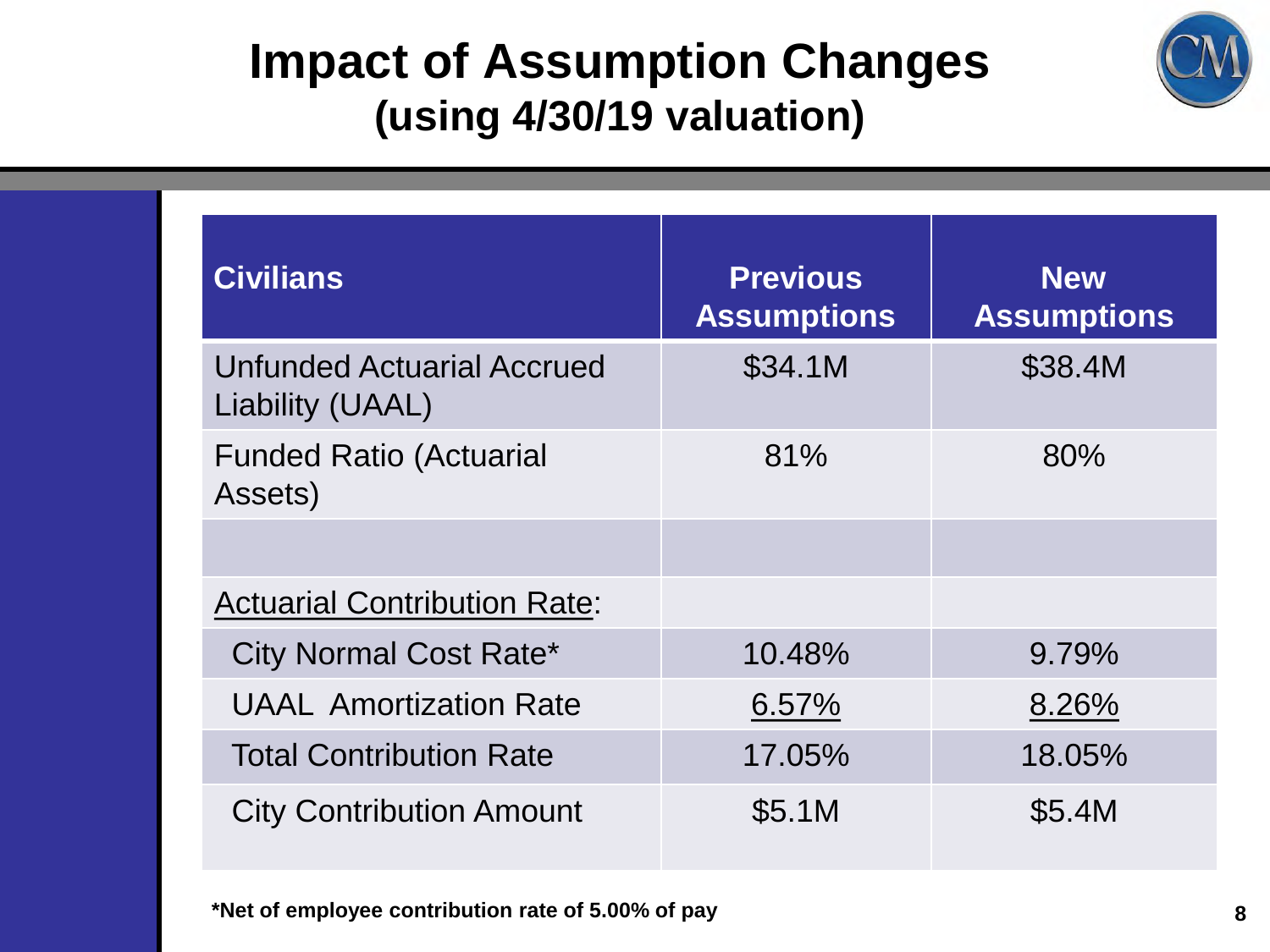# **Summary of Key Valuation Results**



| <b>Police</b>                                         | 4/30/2019<br><b>Valuation</b> | 4/30/2018<br><b>Valuation</b> |
|-------------------------------------------------------|-------------------------------|-------------------------------|
| <b>Unfunded Actuarial Accrued</b><br>Liability (UAAL) | \$297.3M                      | \$275.1M                      |
| <b>Funded Ratio (Actuarial Assets)</b>                | 75%                           | 76%                           |
|                                                       |                               |                               |
| <b>Actuarial Contribution Rate:</b>                   |                               |                               |
| <b>Total Contribution Rate</b>                        | 44.15%                        | 41.91%                        |
| <b>Employee Contribution Rate</b>                     | $(11.55\%)$                   | $(11.55\%)$                   |
| <b>City Contribution Rate</b>                         | 32.60%                        | 30.36%                        |
| <b>City Contribution Amount</b>                       | \$32,797,288                  | \$30,157,170                  |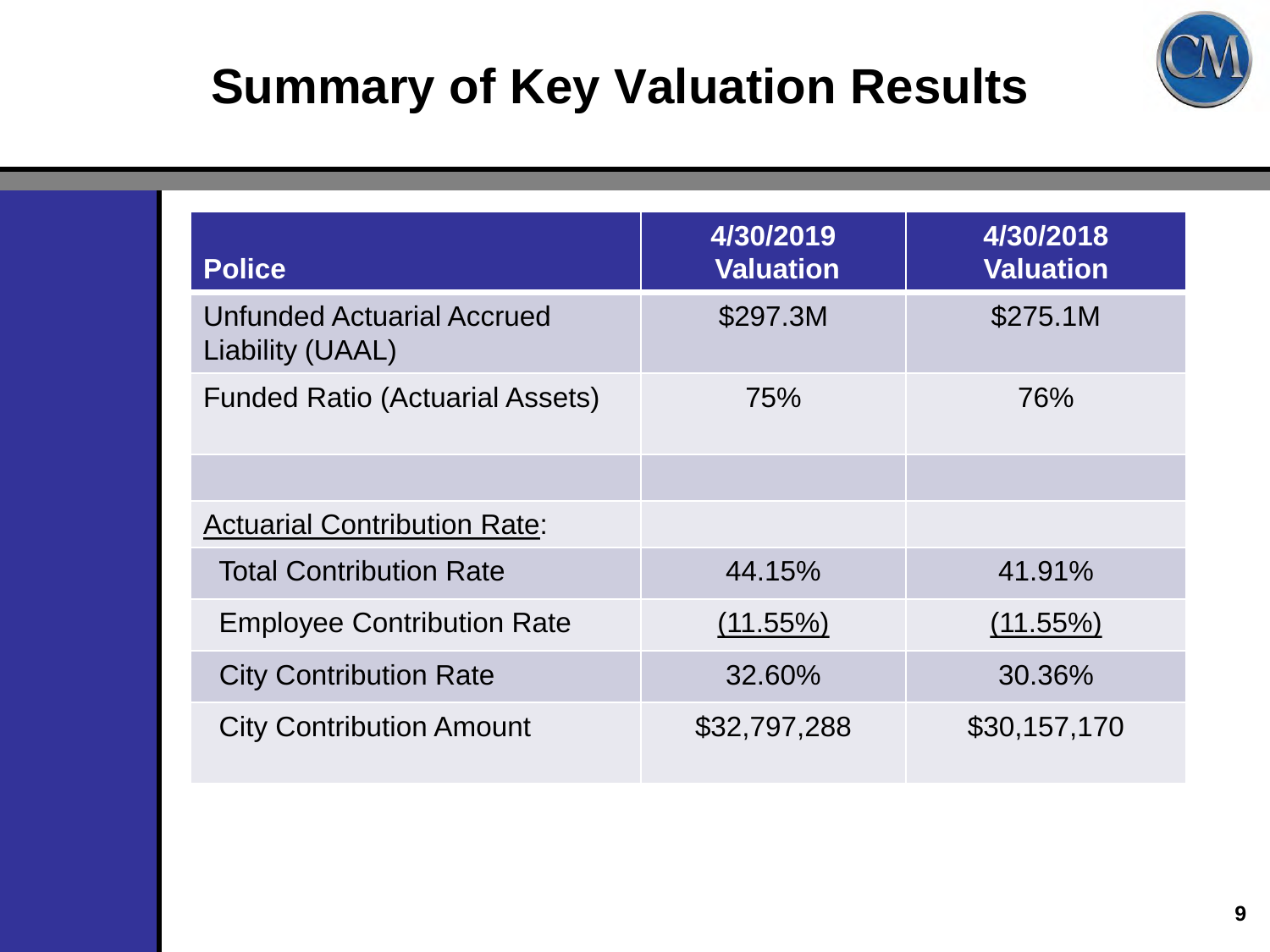# **Summary of Key Valuation Results**



| <b>Civilians</b>                                      |             |             |
|-------------------------------------------------------|-------------|-------------|
|                                                       | 2019        | 2018        |
| <b>Unfunded Actuarial Accrued</b><br>Liability (UAAL) | \$38.4M     | \$32.9M     |
| <b>Funded Ratio (Actuarial Assets)</b>                | 80%         | 81%         |
|                                                       |             |             |
| <b>Actuarial Contribution Rate:</b>                   |             |             |
| <b>Total Contribution Rate</b>                        | 23.05%      | 22.15%      |
| <b>Employee Contribution Rate</b>                     | $(5.00\%)$  | $(5.00\%)$  |
| <b>City Contribution Rate</b>                         | 18.05%      | 17.15%      |
| <b>City Contribution Amount</b>                       | \$5,358,552 | \$4,849,708 |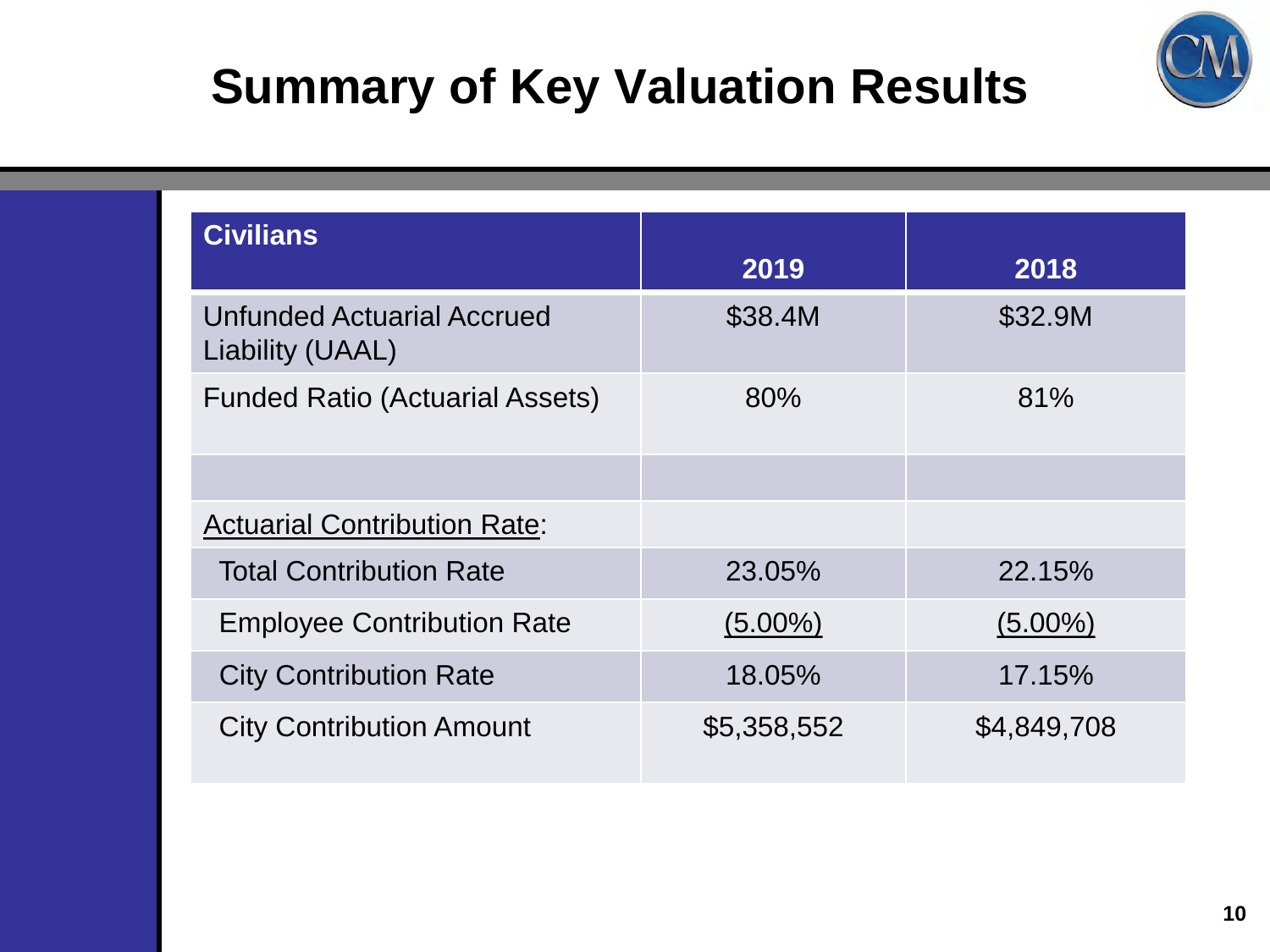### **Membership Statistics**



|                                                                              | <b>Police</b>                | <b>Civilians</b>             |
|------------------------------------------------------------------------------|------------------------------|------------------------------|
| <b>Active Members</b><br>• April 30, 2019<br>• April 30, 2018<br>• % Change  | 1,279<br>1,284<br>$(0.4\%)$  | 543<br>511<br>6.3%           |
| Payroll (\$M)<br>• April 30, 2019<br>• April 30, 2018<br>• % Change          | \$97.67<br>\$95.74<br>2.0%   | \$28.82<br>\$27.26<br>5.7%   |
| <b>Retired Members</b><br>• April 30, 2019<br>• April 30, 2018<br>• % Change | 1,369<br>1,332<br>2.8%       | 282<br>272<br>3.7%           |
| Average Benefit *<br>• April 30, 2019<br>• April 30, 2018<br>• % Change      | \$43,503<br>\$42,586<br>2.2% | \$26,870<br>\$26,150<br>2.8% |

**\* Excludes supplemental benefit**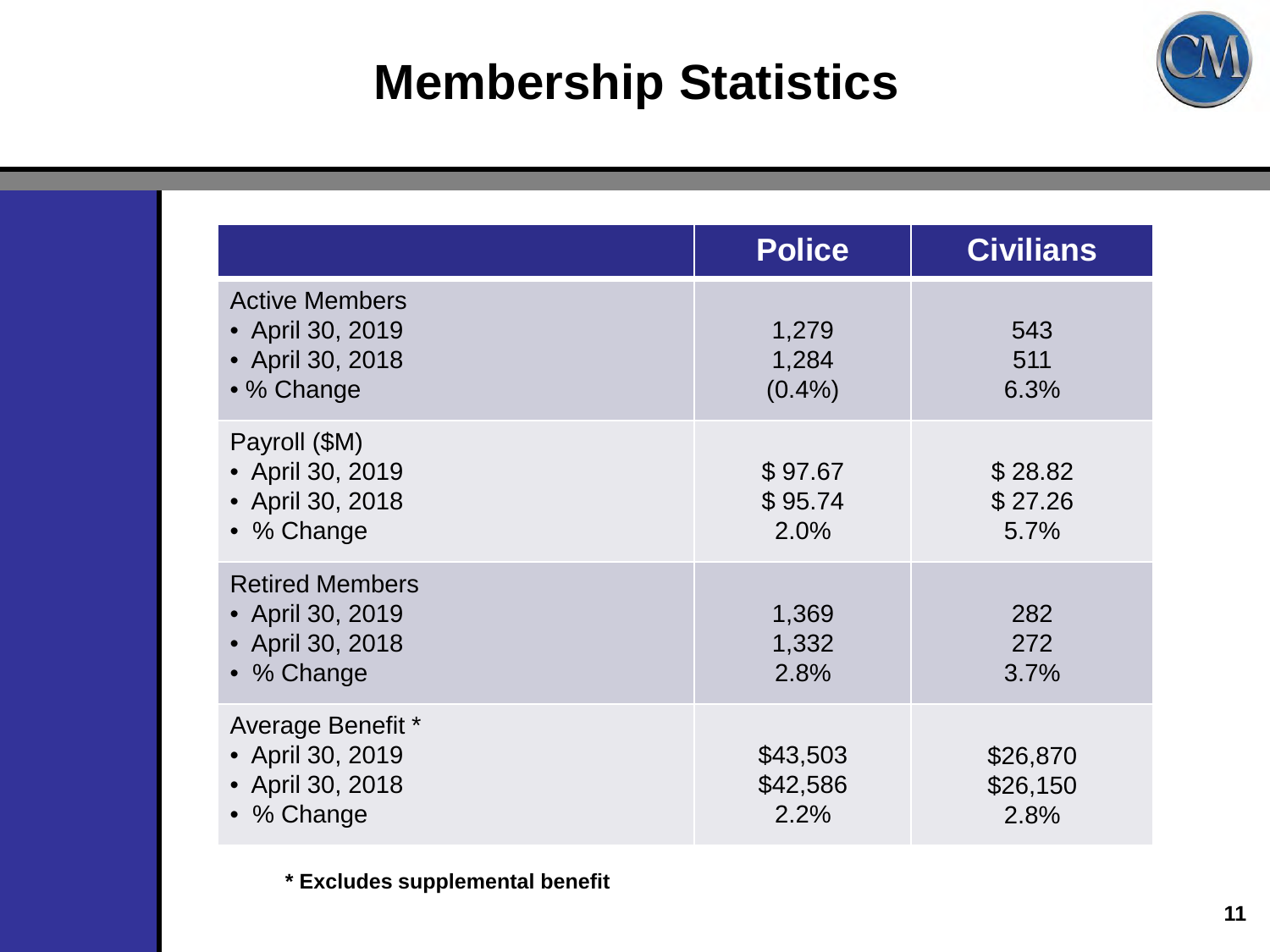

**As of April 30, 2019, there are 258 members in Tier 2 out of a total of 1,279 (about 20%).**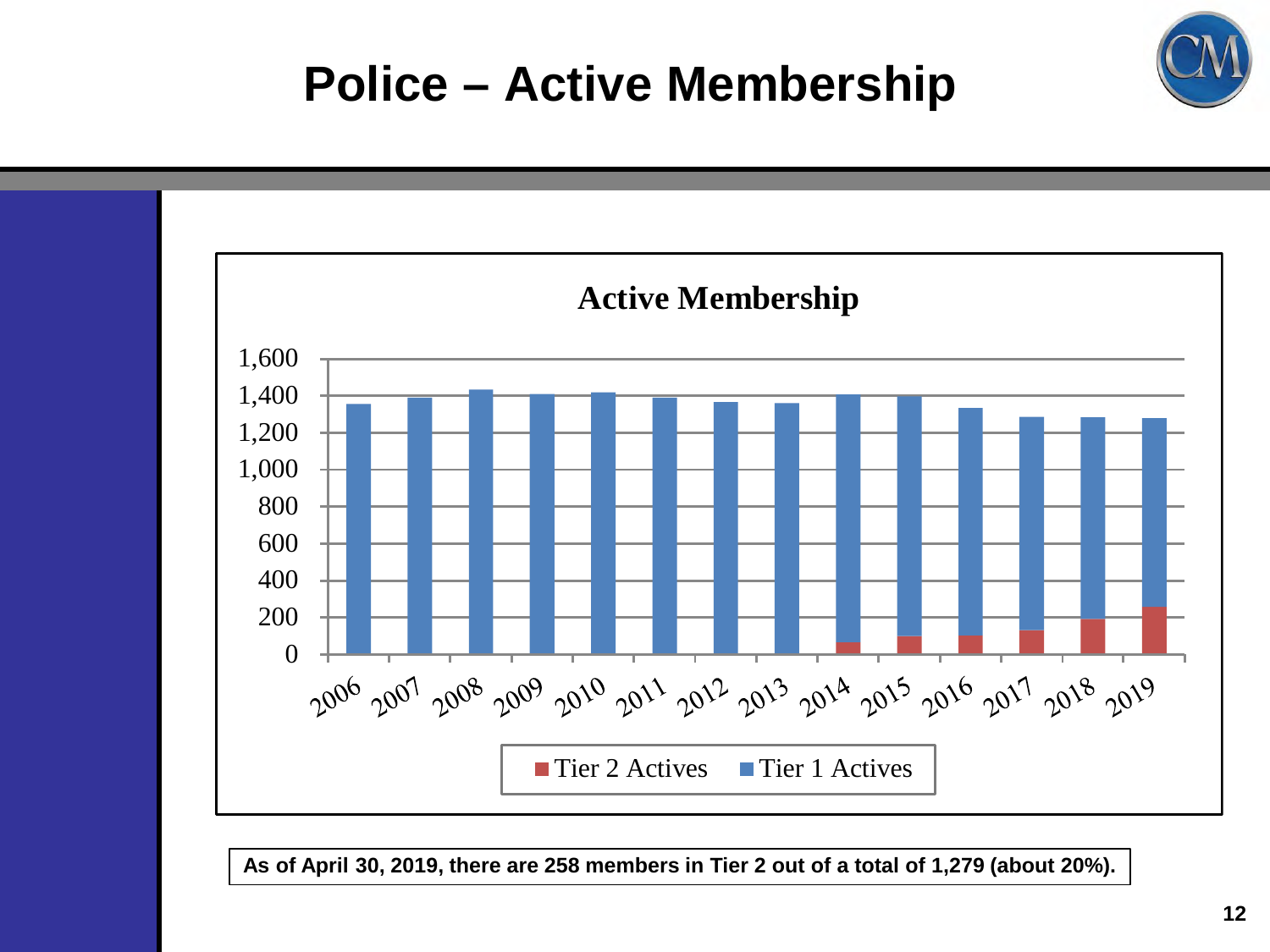### **Civilians - Active Membership**



**As of April 30, 2019, there are 204 members in Tier 2 out of a total of 543 (about 38%).**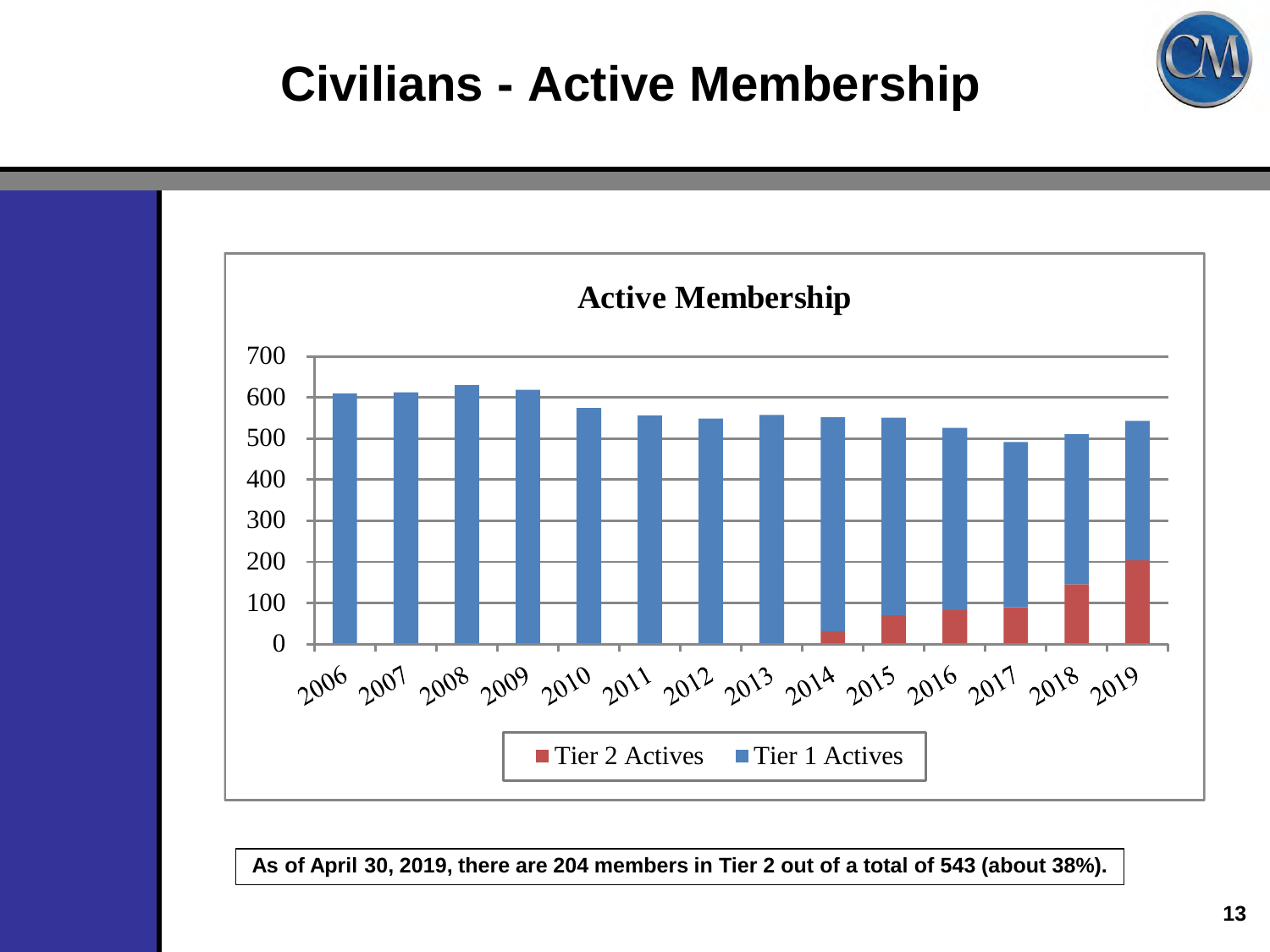# **Actuarial Value of Assets**



- $\triangleright$  Market value not used directly in valuation
- $\triangleright$  Asset valuation method is used to smooth the effect of market fluctuations
- $\triangleright$  Difference between the dollar amount of the expected and actual return on the market value of assets is spread evenly over a closed 5 year period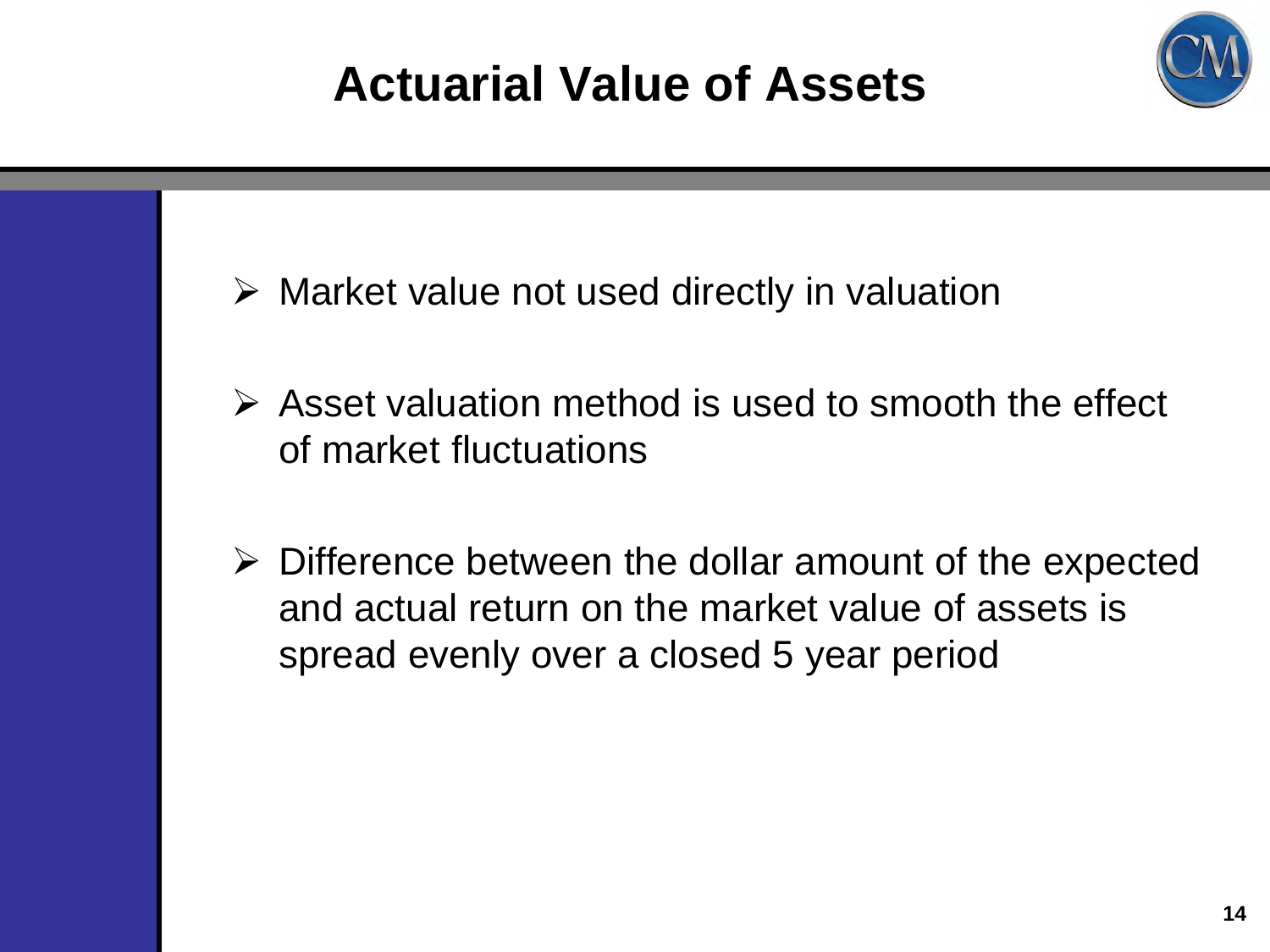### **Historical Investment Returns**



**An asset smoothing method (which develops the actuarial value of assets) is used to mitigate the impact of investment return volatility on the Plan's funding.**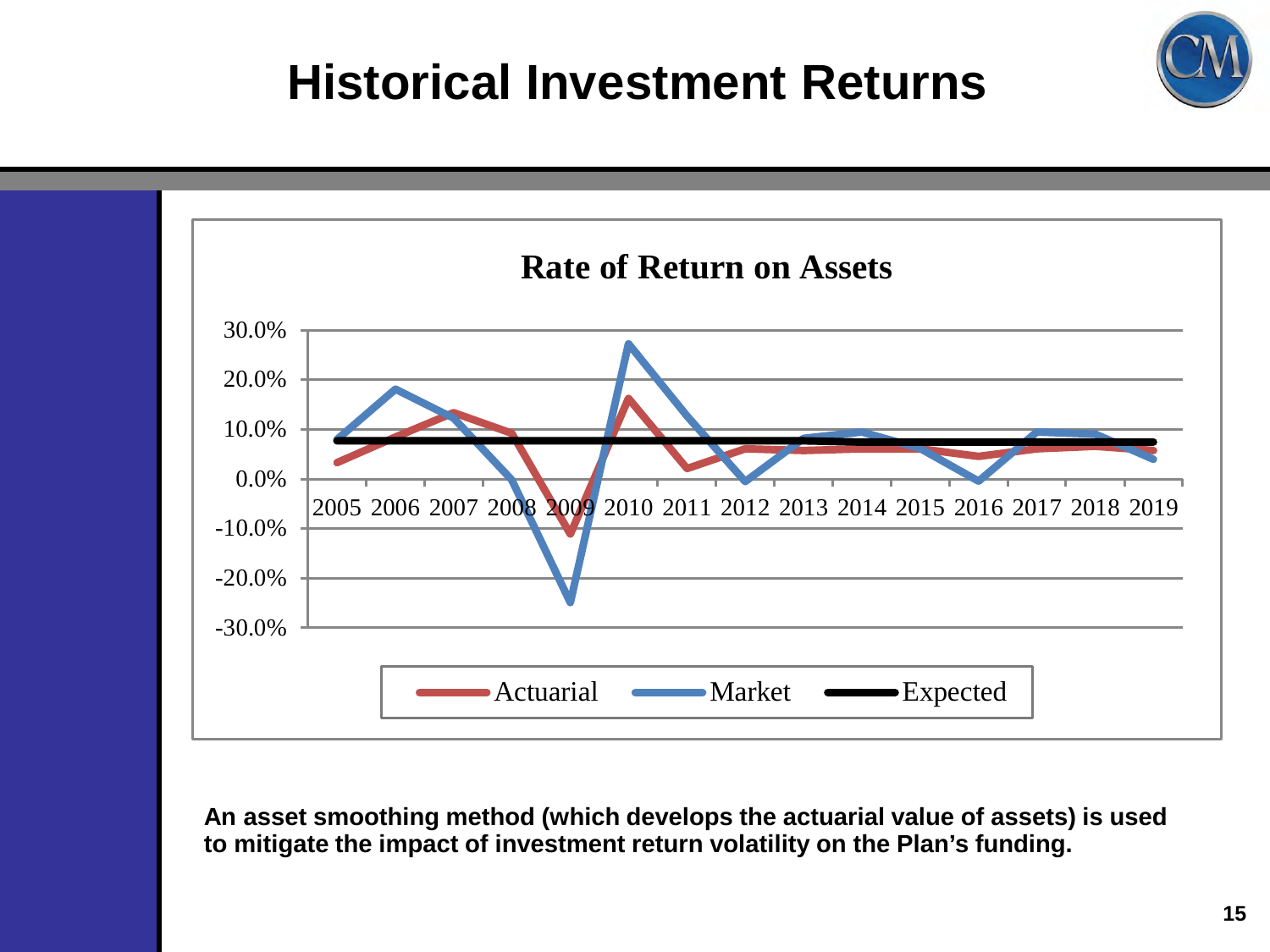### **Asset Values (\$M)**

|                                                     | <b>Police</b> |           |
|-----------------------------------------------------|---------------|-----------|
|                                                     | <b>Market</b> | Actuarial |
| Assets, 4/30/18                                     | \$879.5       | \$886.7   |
| Contributions<br>$\blacksquare$                     | 43.7          | 43.7      |
| <b>Benefit Payments/Refunds</b><br>$\blacksquare$ . | (66.1)        | (66.1)    |
| • Administrative Expenses                           | (0.8)         | (0.8)     |
| Investment Income<br>$\blacksquare$                 | 34.9          | 50.4      |
| Assets, 4/30/19                                     | \$891.2       | \$913.9   |
|                                                     |               |           |
| <b>Estimated Net Return</b>                         | $+4.0\%$      | $+5.8%$   |

**The return of 5.8% on the actuarial value of assets resulted in an actuarial loss of \$15 million.**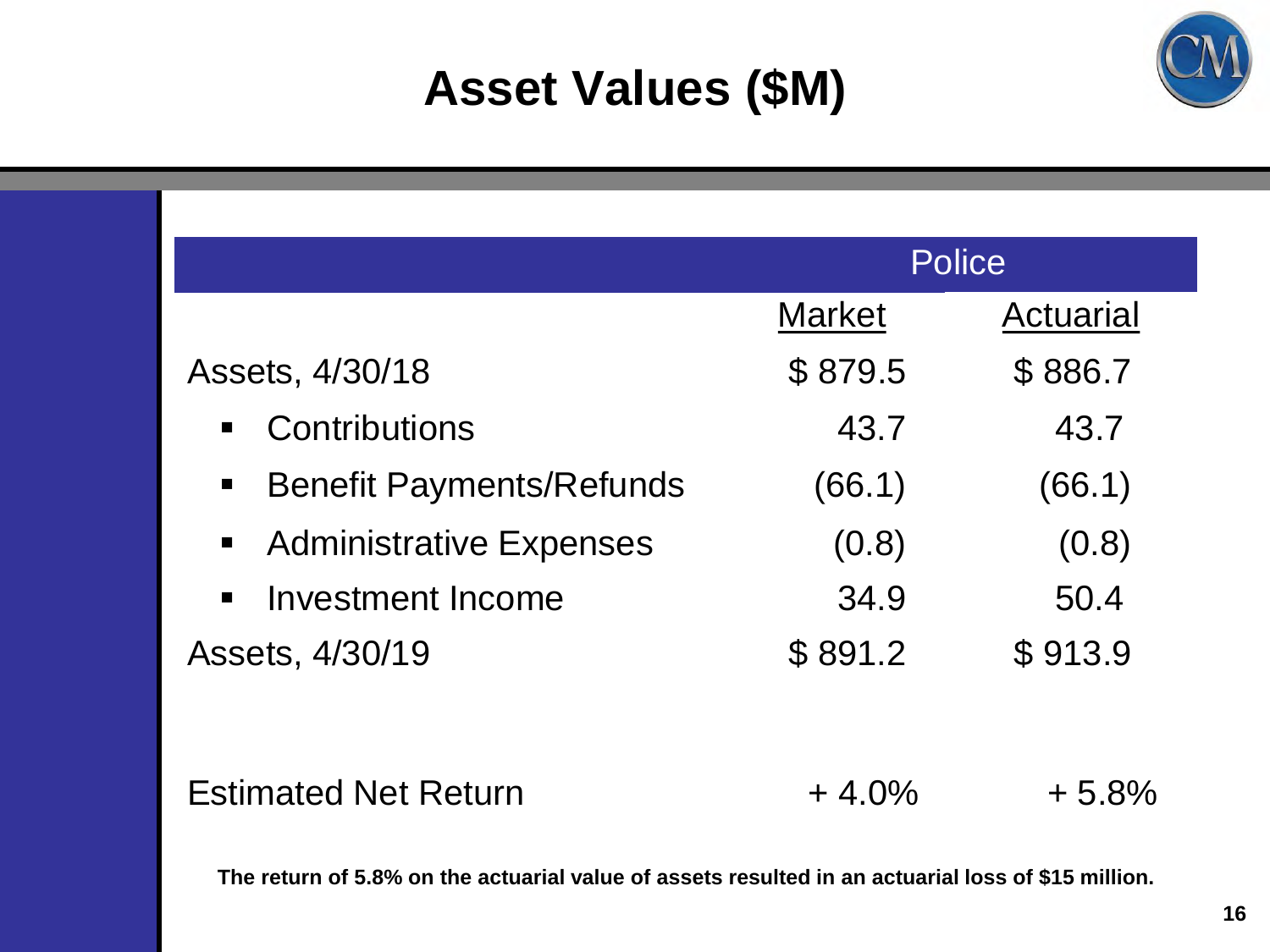### **Asset Values (\$M)**

|                                                                                | <b>Civilians</b> |           |
|--------------------------------------------------------------------------------|------------------|-----------|
|                                                                                | <b>Market</b>    | Actuarial |
| Assets, 4/30/18                                                                | \$142.6          | \$144.2   |
| Contributions<br>$\blacksquare$                                                | 6.2              | 6.2       |
| <b>Benefit Payments/Refunds</b><br>$\begin{array}{c} \blacksquare \end{array}$ | (8.2)            | (8.2)     |
| • Administrative Expenses                                                      | (0.1)            | (0.1)     |
| Investment Income<br>$\blacksquare$                                            | 5.7              | 8.0       |
| Assets, 4/30/19                                                                | \$146.2          | \$150.1   |
|                                                                                |                  |           |
| <b>Estimated Net Return</b>                                                    | $+4.0\%$         | $+5.8\%$  |

**The return of 5.8% on the actuarial value of assets resulted in an actuarial loss of about \$3 million.**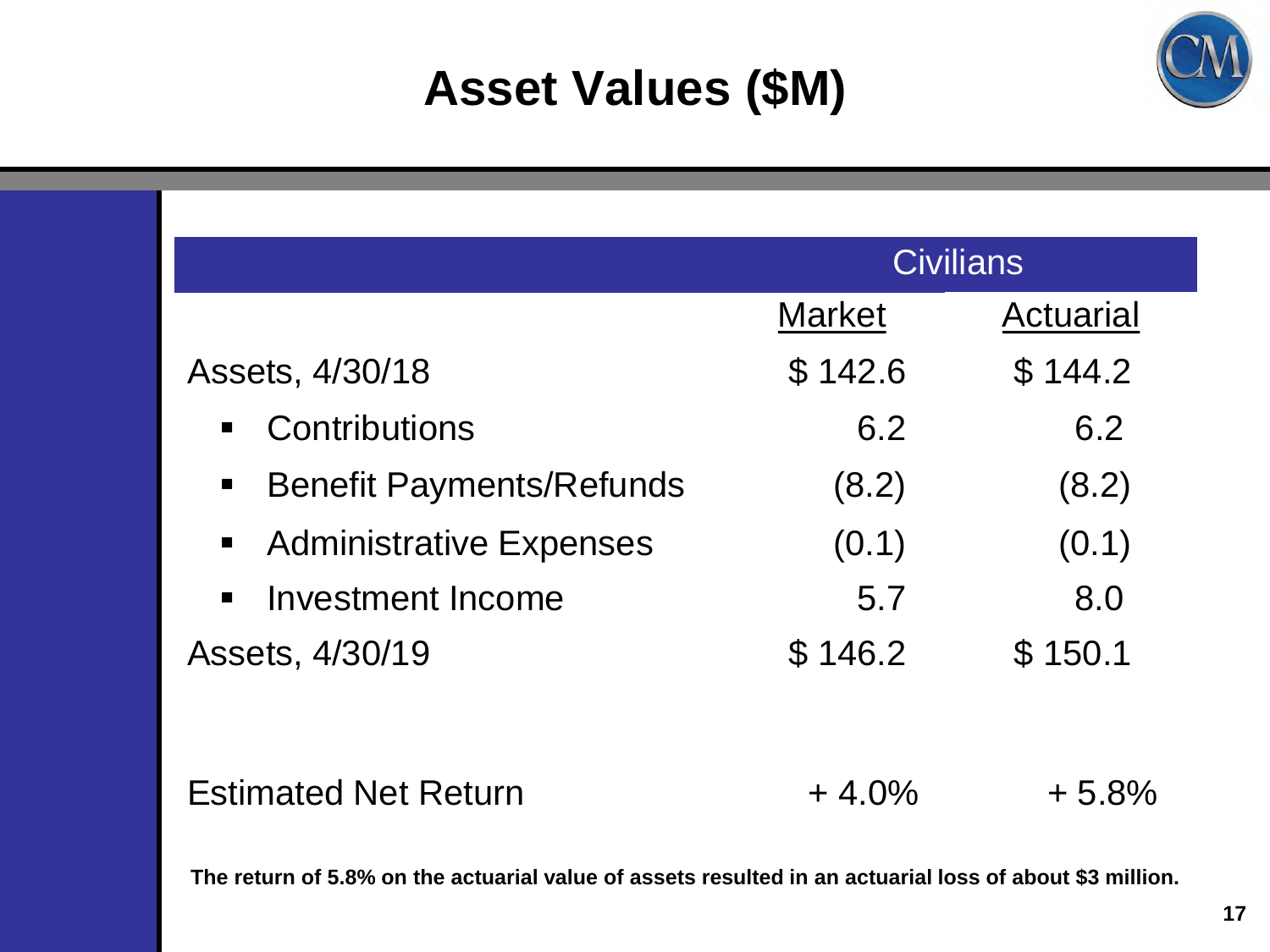### **Actuarial Funding Process**

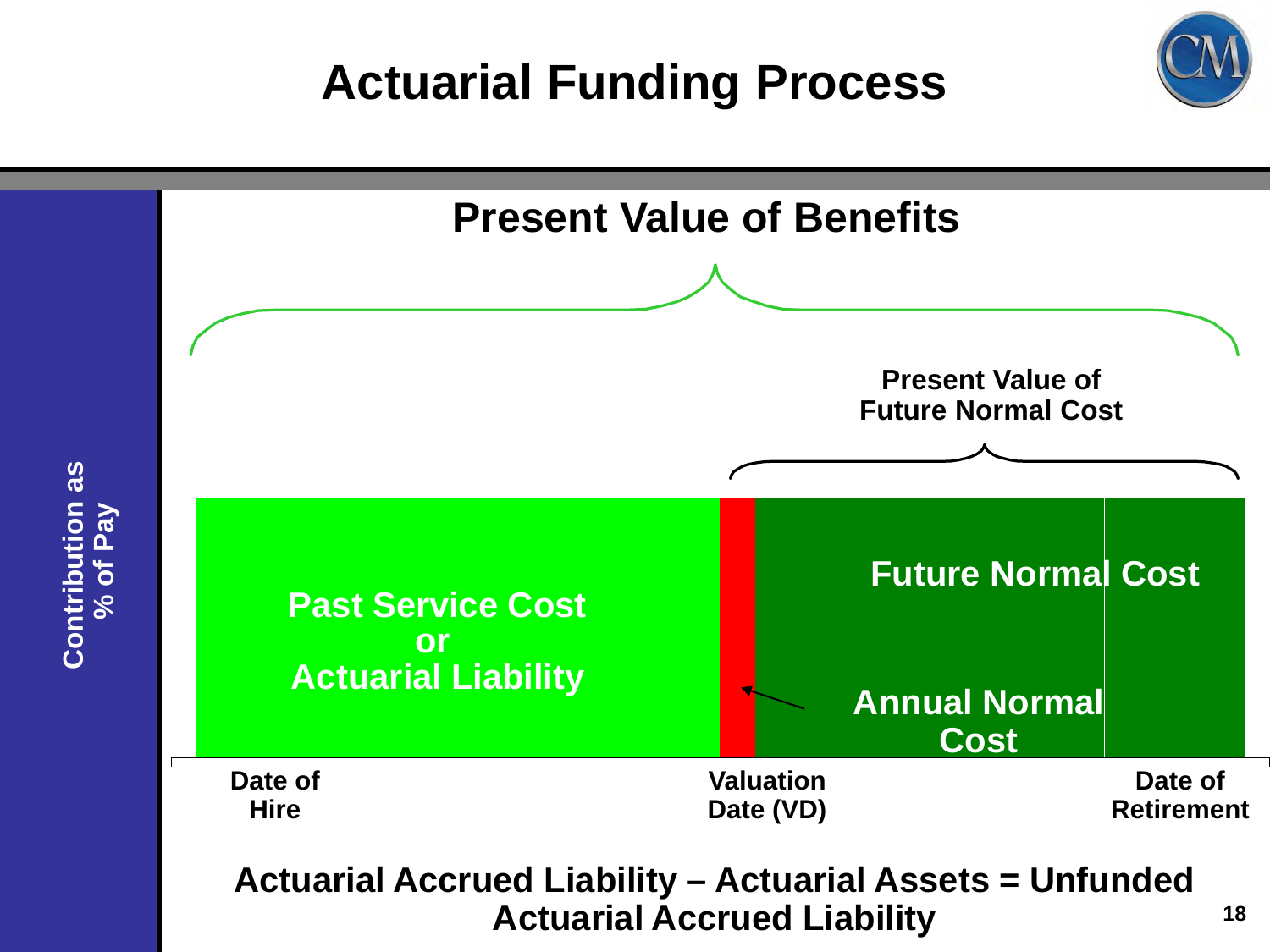# **Unfunded Actuarial Accrued Liability (UAAL)**



- Actuarial accrued liability less actuarial assets
- $\triangleright$  Impacted by:
	- **EXPLO Actual vs expected experience**
	- **Benefit provision changes**
	- **Assumption/method changes**
	- Actual contributions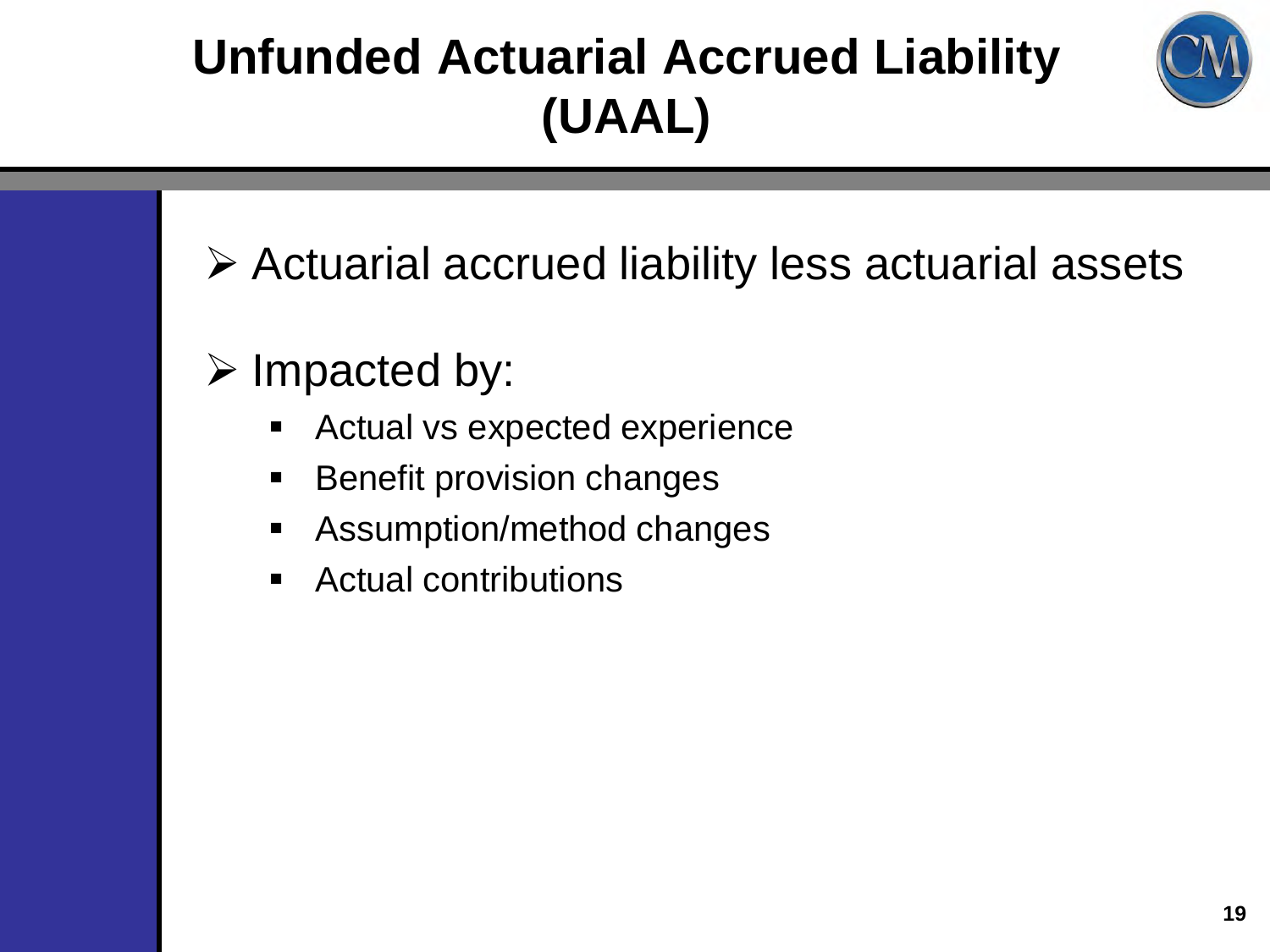### **Actuarial Liability at April 30, 2019 (Police)**

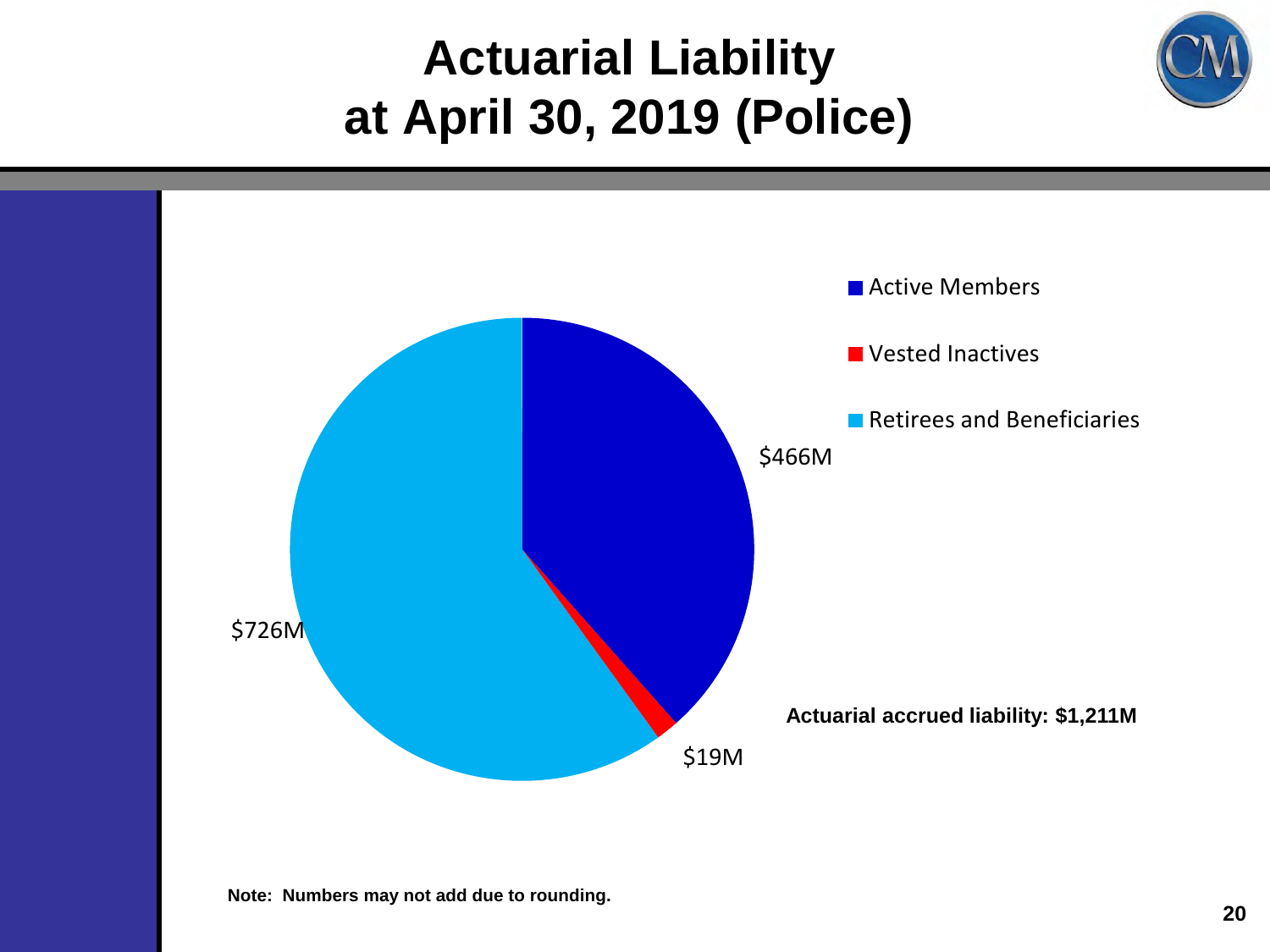### **Actuarial Liability at April 30, 2019 (Civilians)**

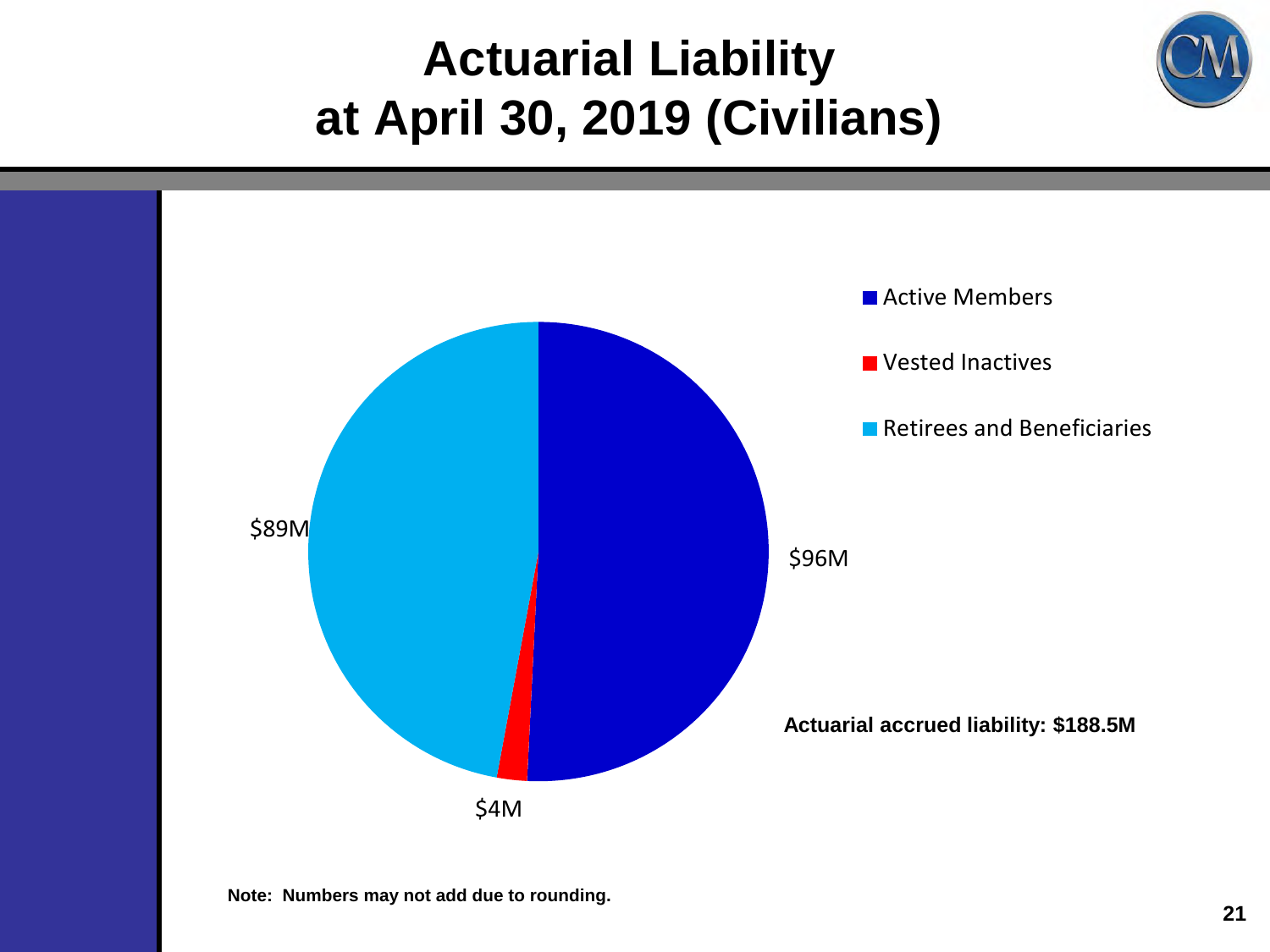### **Unfunded Actuarial Accrued Liability (UAAL) at April 30, 2019**



**Dollars Shown in Millions**

|                                       | <b>Police</b> | <b>Civilians</b> |
|---------------------------------------|---------------|------------------|
| <b>Actuarial Accrued Liability</b>    | \$1,211       | \$189            |
| <b>Actuarial Value of Assets</b>      | 914           | 150              |
| Unfunded Actuarial Accrued Liability* | 297           | 38               |
| <b>Funded Ratio</b>                   | <b>75%</b>    | 80%              |

**\* Numbers may not add or subtract due to rounding.**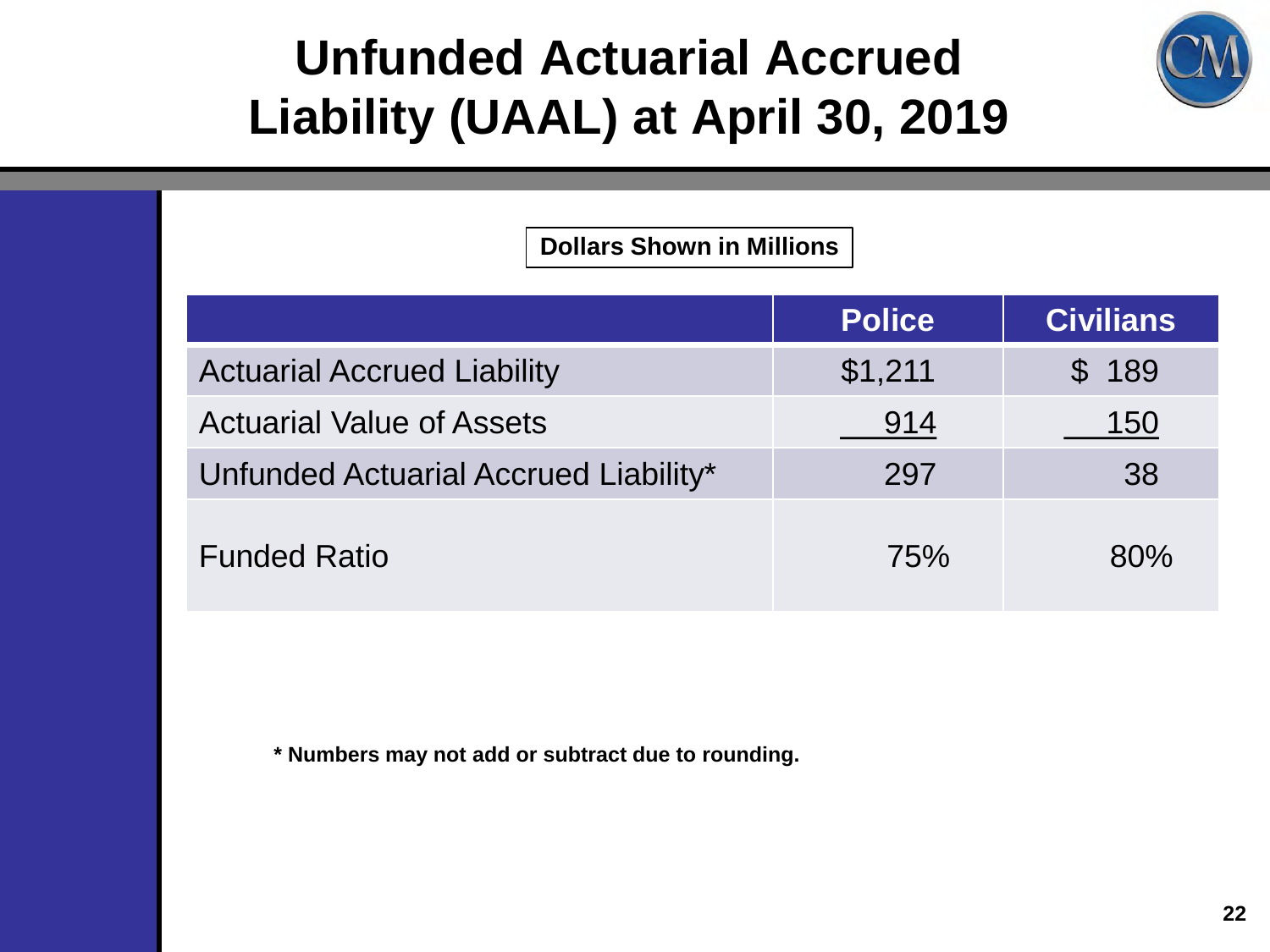

## **Experience (Gain)/Loss**

|                                        | <b>Police</b> | <b>Civilians</b> |
|----------------------------------------|---------------|------------------|
| <b>UAAL at 4/30/18</b>                 | \$275.1M      | \$32.9M          |
| Contributions less than actuarial rate | 0.0           | 0.0              |
| Expected change due to amortization    | 5.2           | 0.4              |
| Asset experience                       | 15.2          | 2.7              |
| Demographic experience                 | (3.6)         | (1.7)            |
| <b>Assumption changes</b>              | 6.5           | 4.2              |
| All other experience                   | (1.1)         | (0.1)            |
| <b>UAAL at 4/30/19</b>                 | \$297.3M      | 38.4M            |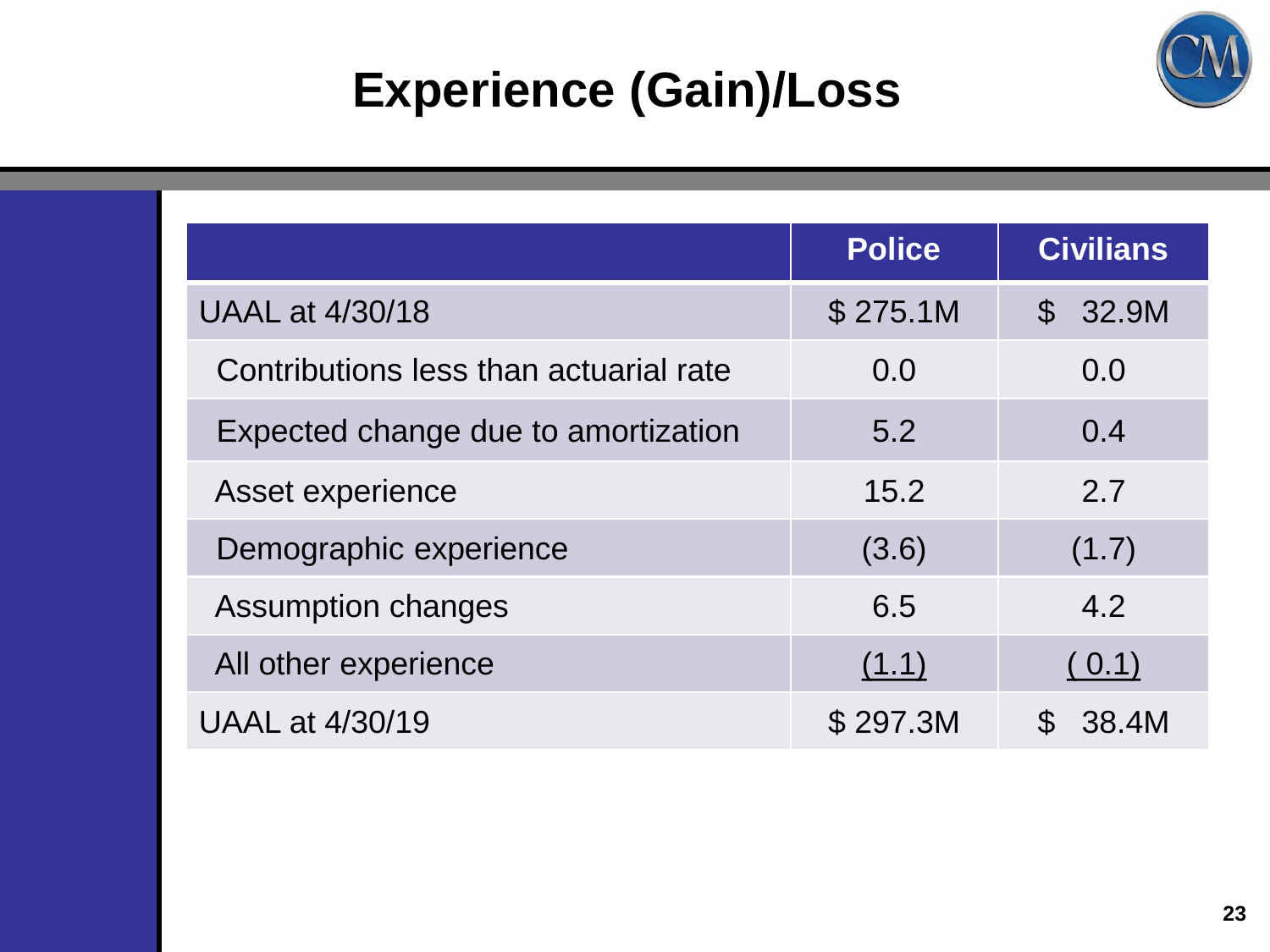### **Funded Ratio**



- $\triangleright$  Actuarial assets divided by actuarial accrued liability
- Often misunderstood
	- Not the percent of assets available to pay benefits already earned
	- Actuarial accrued liability includes an element of future service and salary
	- Actuarial accrued liability > value of benefits actually earned
	- One metric doesn't tell the whole story on the System's long term funding outlook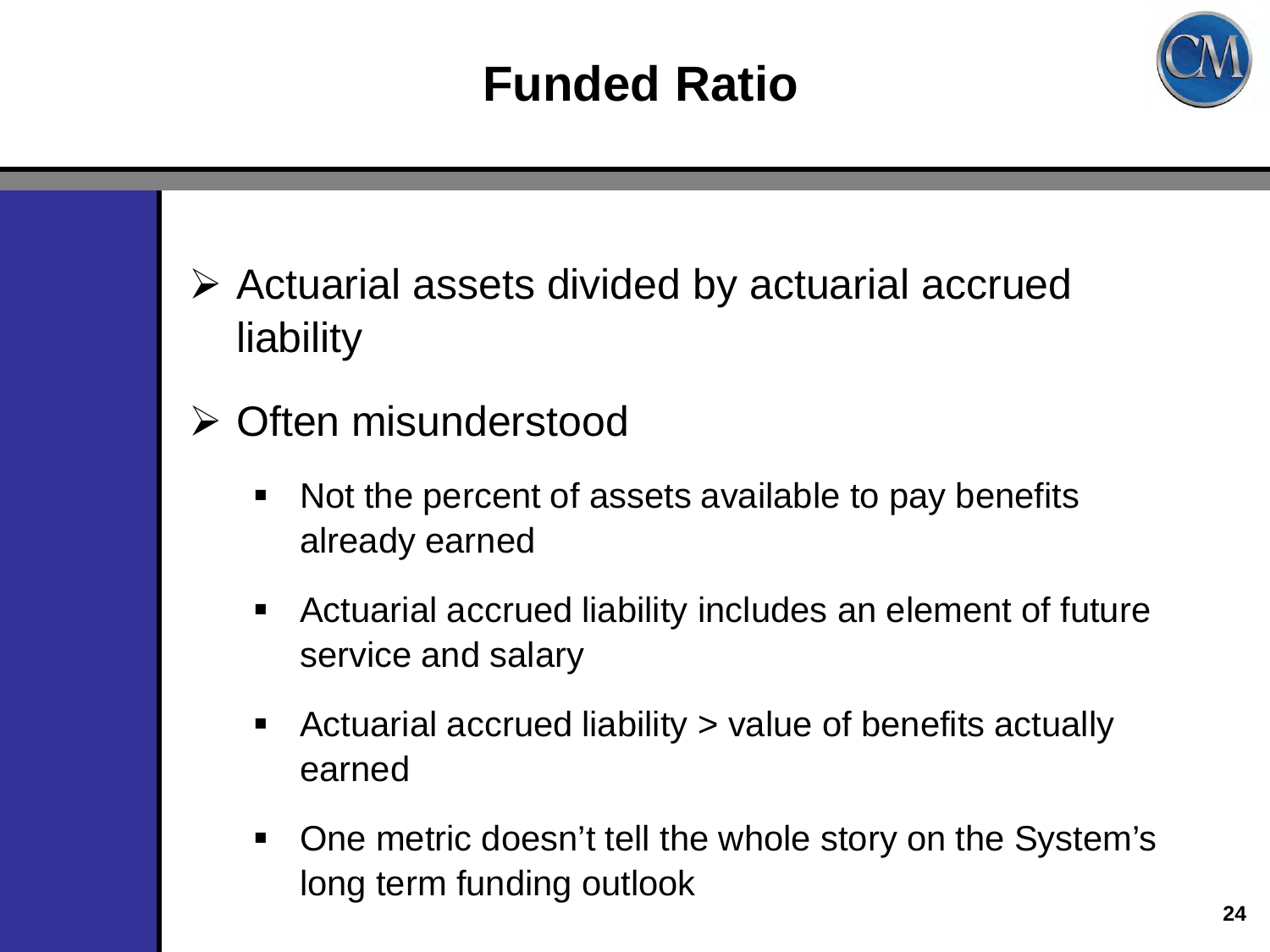

### **Historical Police Funded Ratio**

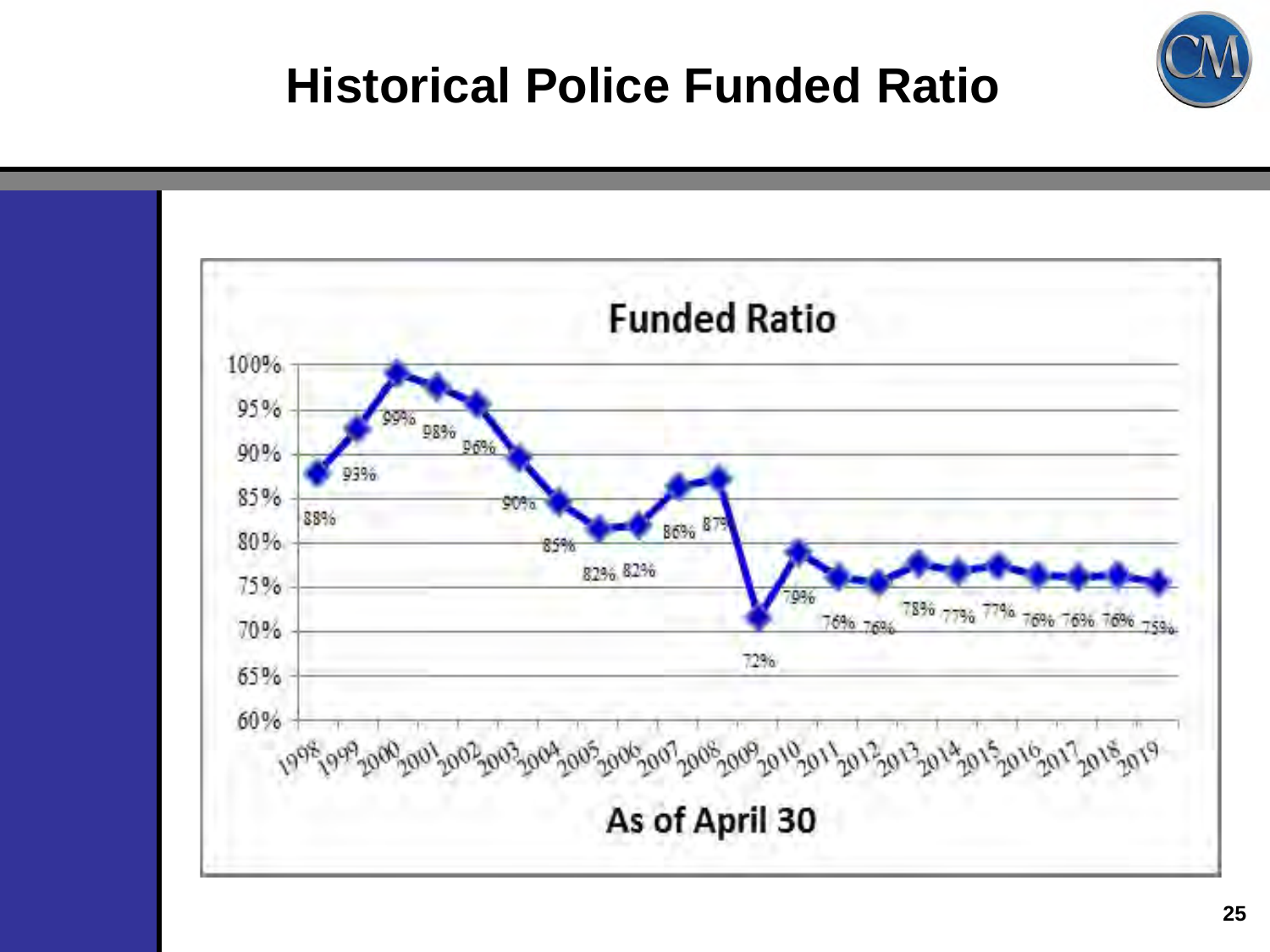### **Historical Civilians Funded Ratio**

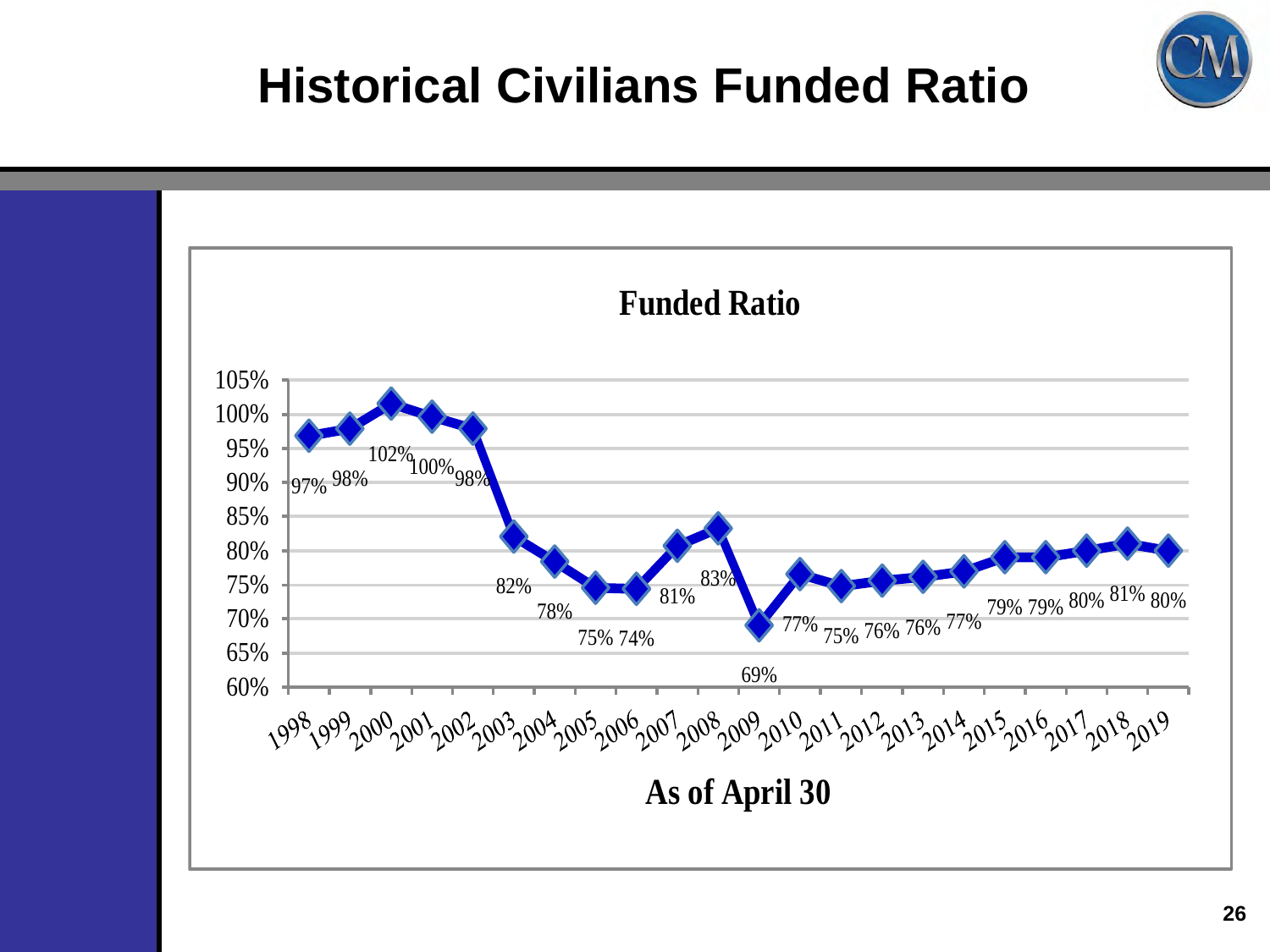# **Actuarial Contribution Rates**



- Components of Contribution Rate:
	- Normal Cost
	- Amortization of UAAL
- Funding policy finances the 4/30/17 UAAL over a 30-year closed period. New layers each year (starting in 2018) are amortized over closed 20 year periods.
- 4/30/2019 valuation sets the FY 2021 contribution amount (May 1, 2020 to April 30, 2021)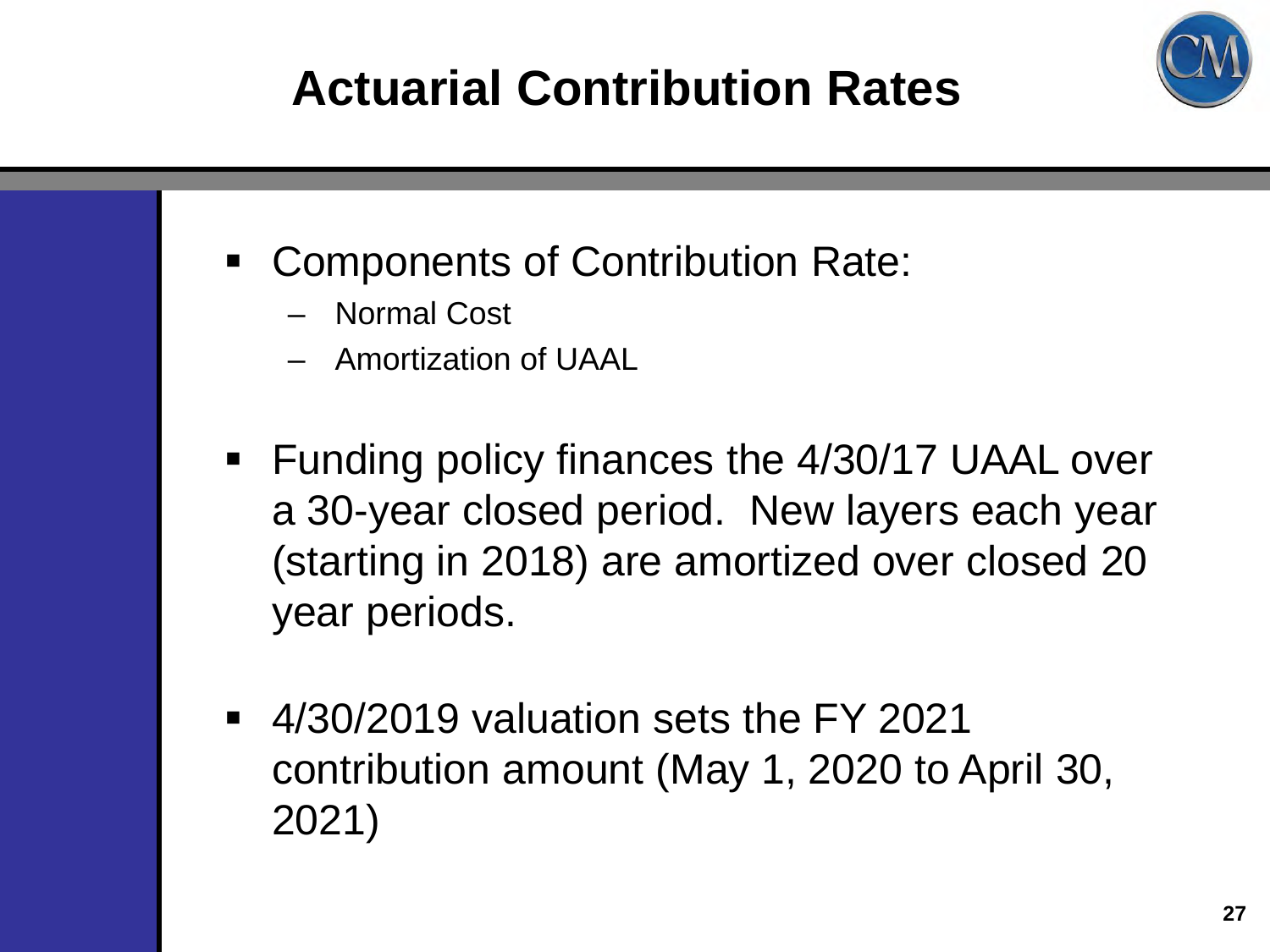

### **Unfunded Actuarial Accrued Liability Amortization Rate - Police**

|                       | <b>Original</b><br><b>Amount</b> | <b>Remaining</b><br><b>Payment</b> | 5/1/2020<br><b>Balance</b> | <b>Annual</b><br><b>Payment</b> |
|-----------------------|----------------------------------|------------------------------------|----------------------------|---------------------------------|
| 2017 Legacy UAAL      | \$271,513,914                    | 28                                 | \$280,947,253              | \$17,377,855                    |
| 2018 Experience       | 3,938,832                        | 19                                 | 3,943,725                  | 306,540                         |
| 2019 Experience Study | 7,029,844                        | 20                                 | 7,029,844                  | 528,671                         |
| 2019 Experience       | 10,682,521                       | 20                                 | 10,682,521                 | 803,367                         |
| <b>Total</b>          |                                  |                                    | \$302,603,343              | \$19,016,433                    |

| <b>Total UAAL Amortization Payment</b> | \$19,016,433 |
|----------------------------------------|--------------|
| 2. Expected Payroll for FYE 2021       | 100,605,177  |
| 3. UAAL Payment Rate: (1)/(2)          | 18.90%       |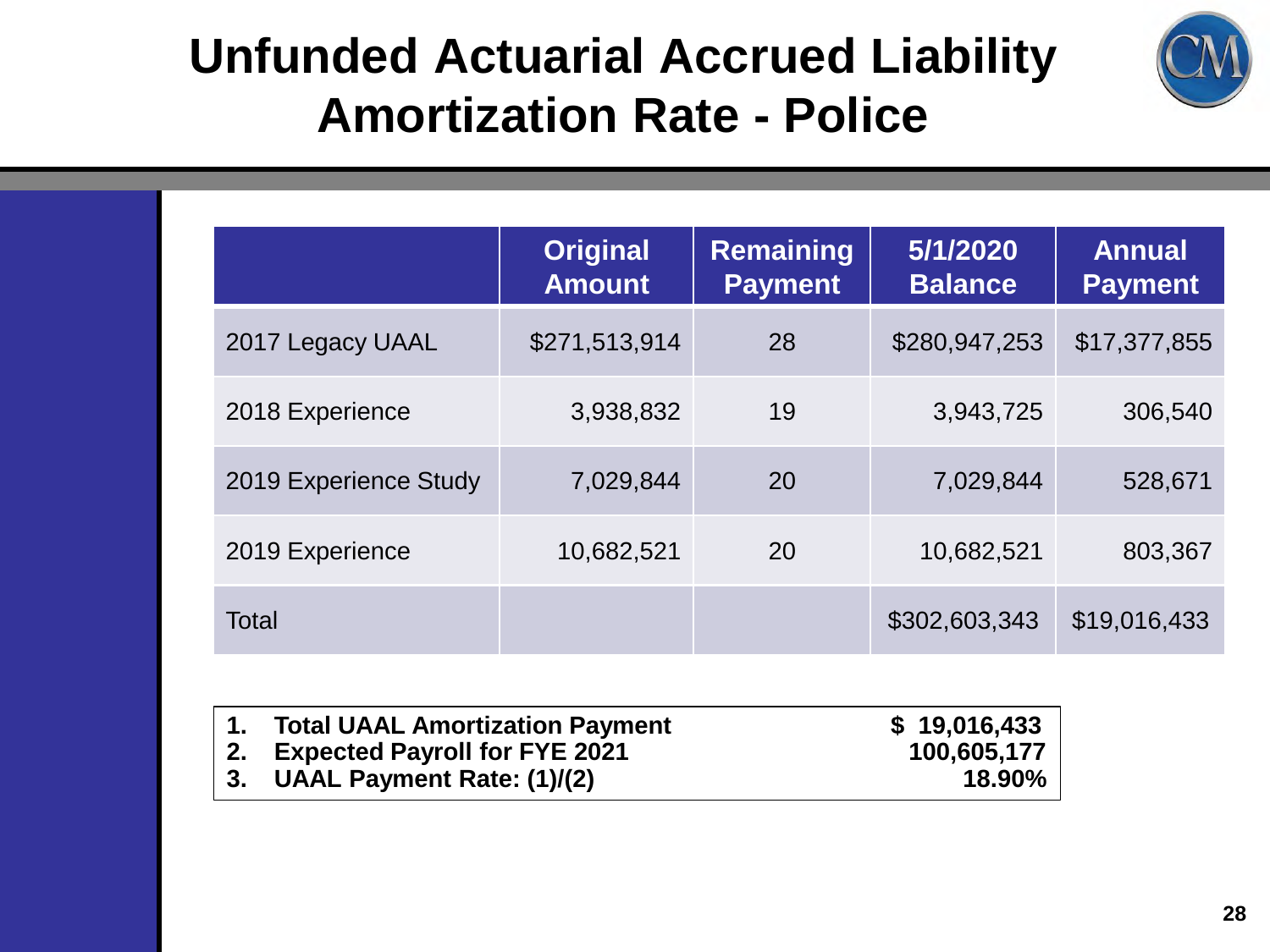

### **Actuarial Contribution Rate - Police**

|                                 | 2019         | 2018         |
|---------------------------------|--------------|--------------|
| <b>Normal Cost</b>              | 25.25%       | 25.98%       |
| <b>UAAL Payment</b>             | 18.90%       | 15.93%       |
| <b>Total Actuarial Rate</b>     | 44.15%       | 41.91%       |
| <b>Less Member Rate</b>         | $(11.55)\%$  | $(11.55)\%$  |
| <b>Employer Actuarial Rate</b>  | 32.60%       | 30.36%       |
|                                 |              |              |
| <b>City Contribution Amount</b> | \$32,797,288 | \$30,157,170 |

**Note: Increase in City Contribution from 2018 is \$2,640,118**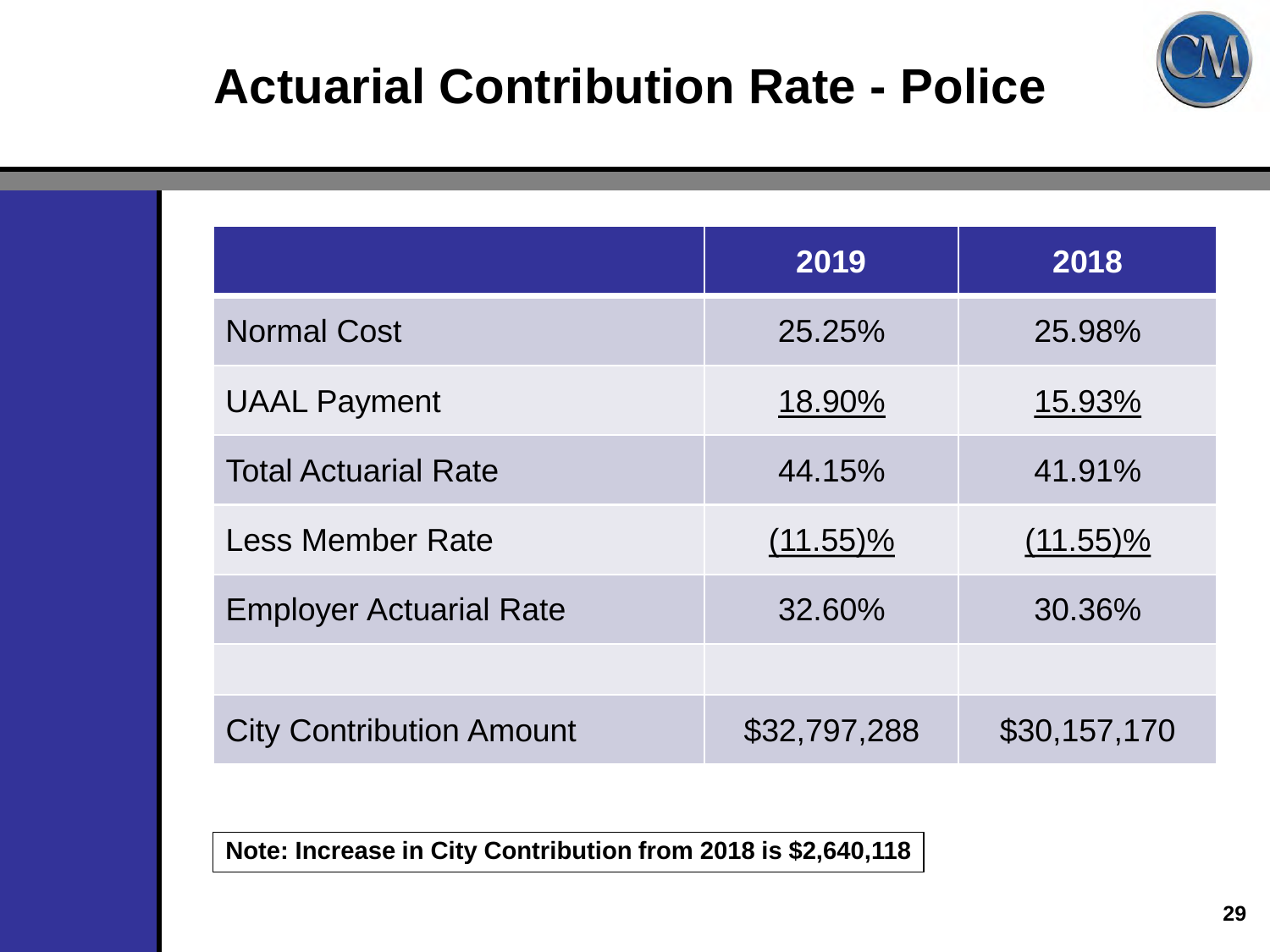



|                                 | 2019        | 2018        |
|---------------------------------|-------------|-------------|
| <b>Normal Cost</b>              | 14.79%      | 15.63%      |
| <b>UAAL Payment</b>             | 8.26%       | 6.52%       |
| <b>Total Actuarial Rate</b>     | 23.05%      | 22.15%      |
| <b>Less Member Rate</b>         | $(5.00)\%$  | $(5.00)\%$  |
| <b>Employer Actuarial Rate</b>  | 18.05%      | 17.15%      |
|                                 |             |             |
| <b>City Contribution Amount</b> | \$5,358,552 | \$4,849,708 |

**Note: increase in City Contribution from 2018 is \$508,844**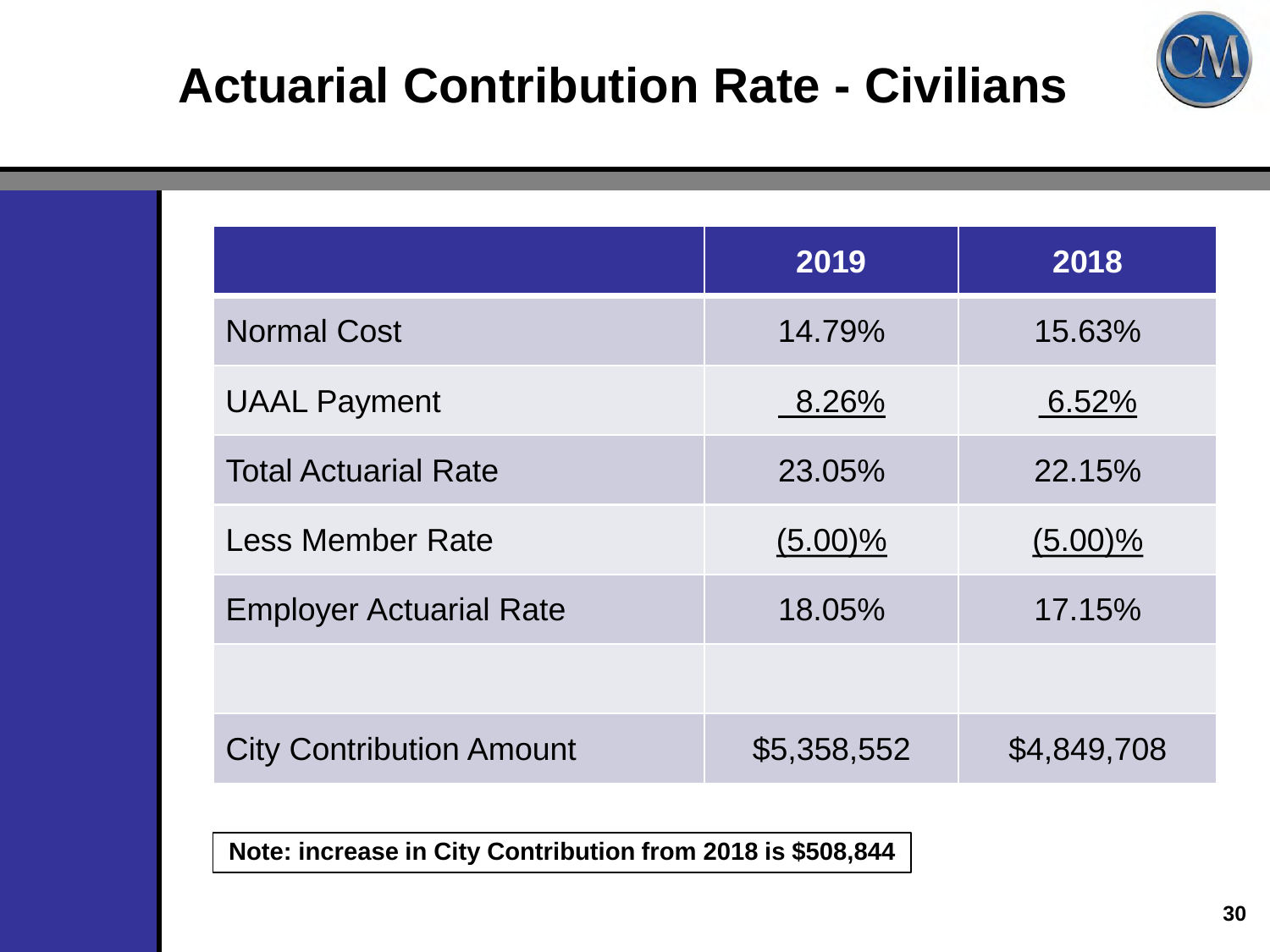# **Ad Hoc COLA**



- Board has a formal policy to determine if COLA is granted. Must satisfy one of the following:
	- $\checkmark$  Funded ratio at least 75%
	- Contributions for last 3 years at least 90% of total actuarial rate
	- $\checkmark$  Employer contributions equal to Actuarial Required Contribution in at least three of last five years
- **Both systems meet the funded ratio test**
- Considerations
	- $\checkmark$  Phase-in of 7.25% investment return assumption will lower funded ratio in the future
	- $\checkmark$  Investment outlook in short-term remains lower than assumption
	- $\checkmark$  Ad hoc COLA creates additional liability, but the true increase is dependent on the actual returns in future years.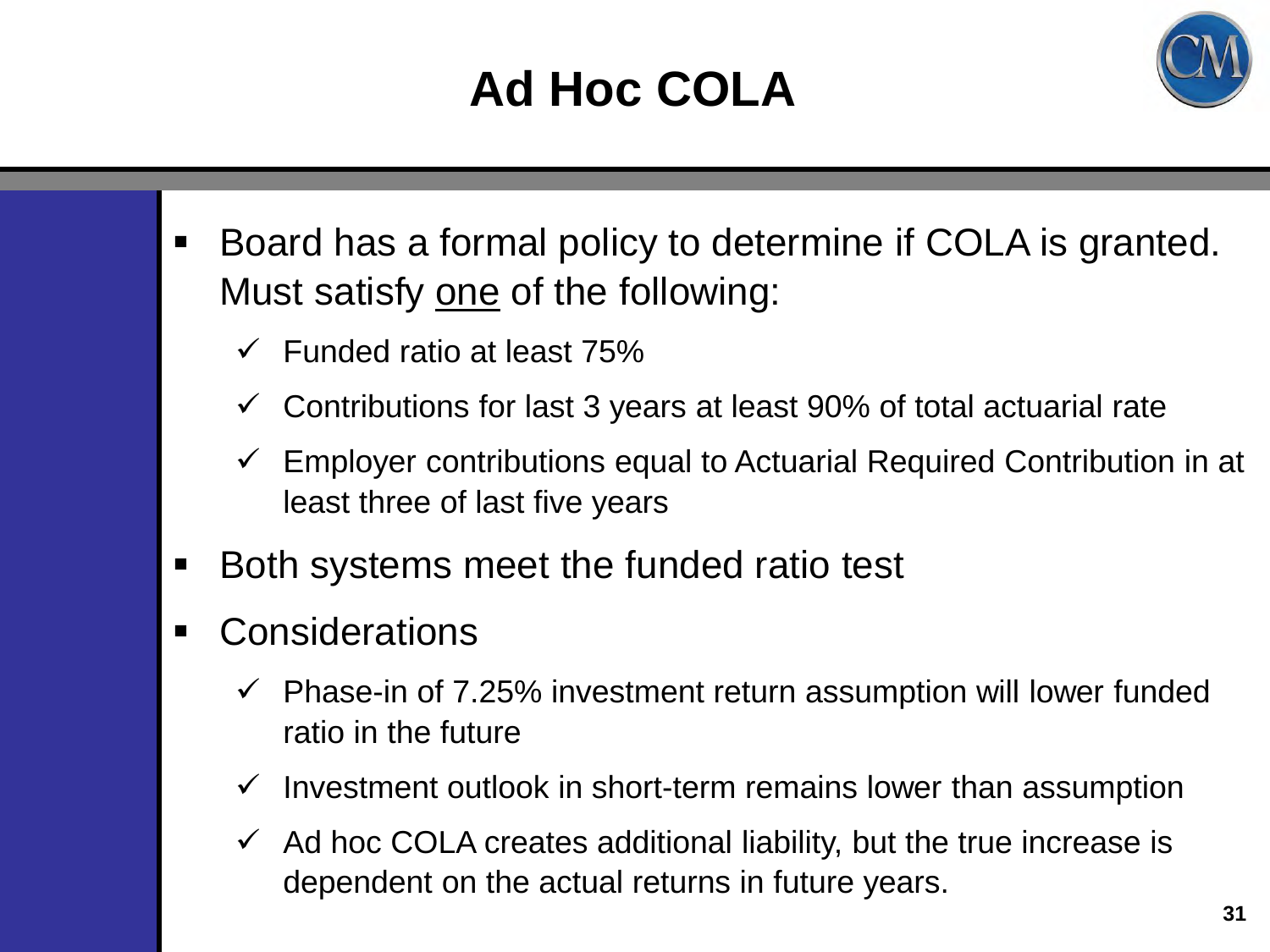

- Actuarial valuation is a snapshot measurement at a single point in time
- $\triangleright$  Provides important information, but no insight into future valuation results
	- **How will unrecognized investment experience impact** contributions in the future
	- How does Funding Policy impact funded status over time
	- $\blacksquare$  How will the new tier of benefits for new hires impact future funding requirements
	- Provides ability to perform some basic sensitivity analysis and risk evaluation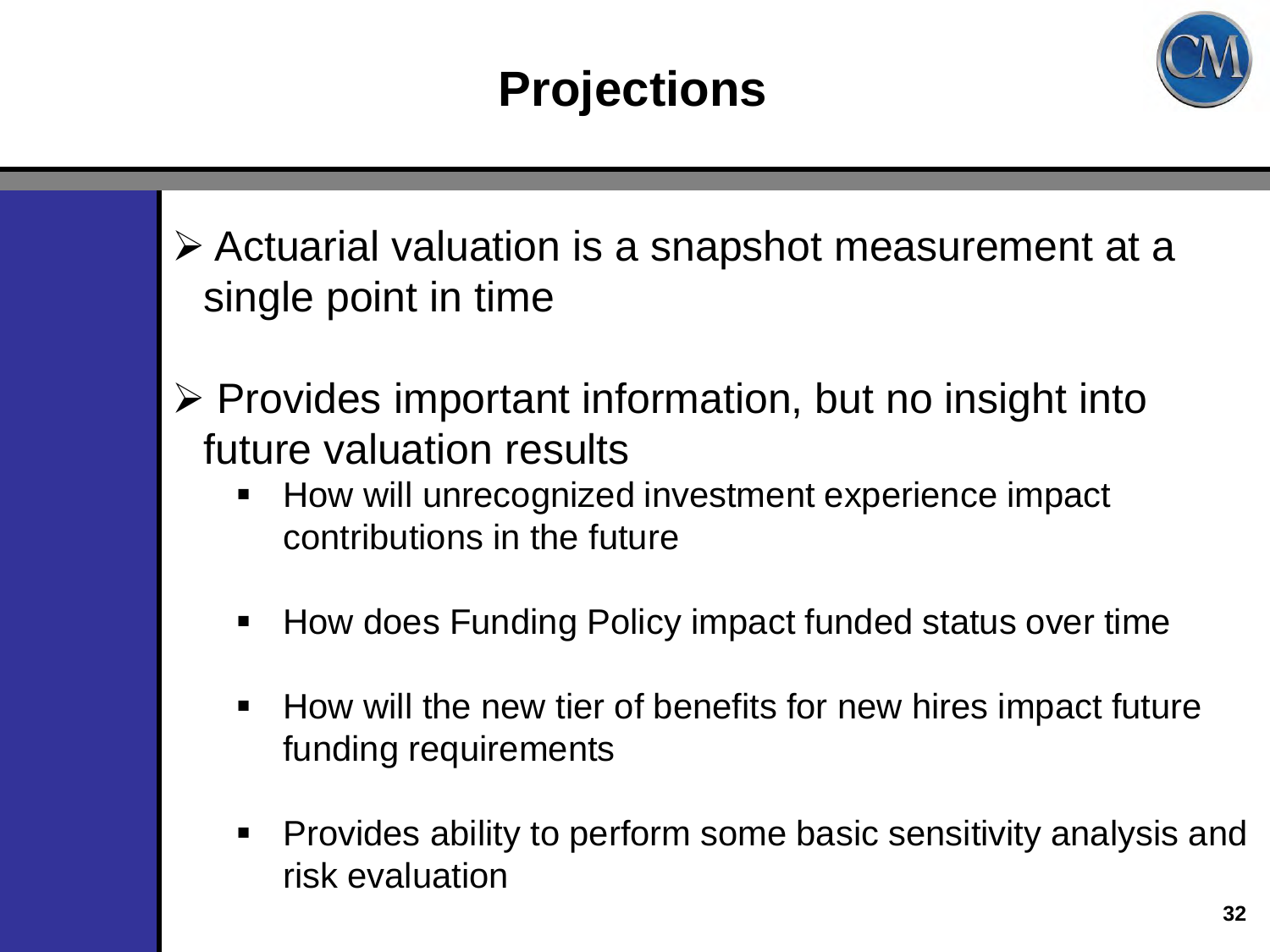



- $\triangleright$  Not precise predictions but rather general trends
- $\triangleright$  Projections based on many assumptions
	- Step down of investment return assumption over next four years to 7.25%
	- Assumes investment return assumption is met in all future years, unless otherwise noted
	- All other actuarial assumptions met in the future
	- Constant number of active members
	- No change in current plan provisions
	- Contributions are paid timely per Board's Funding Policy, including closed amortization periods
	- **New entrants in future years are similar to recent history**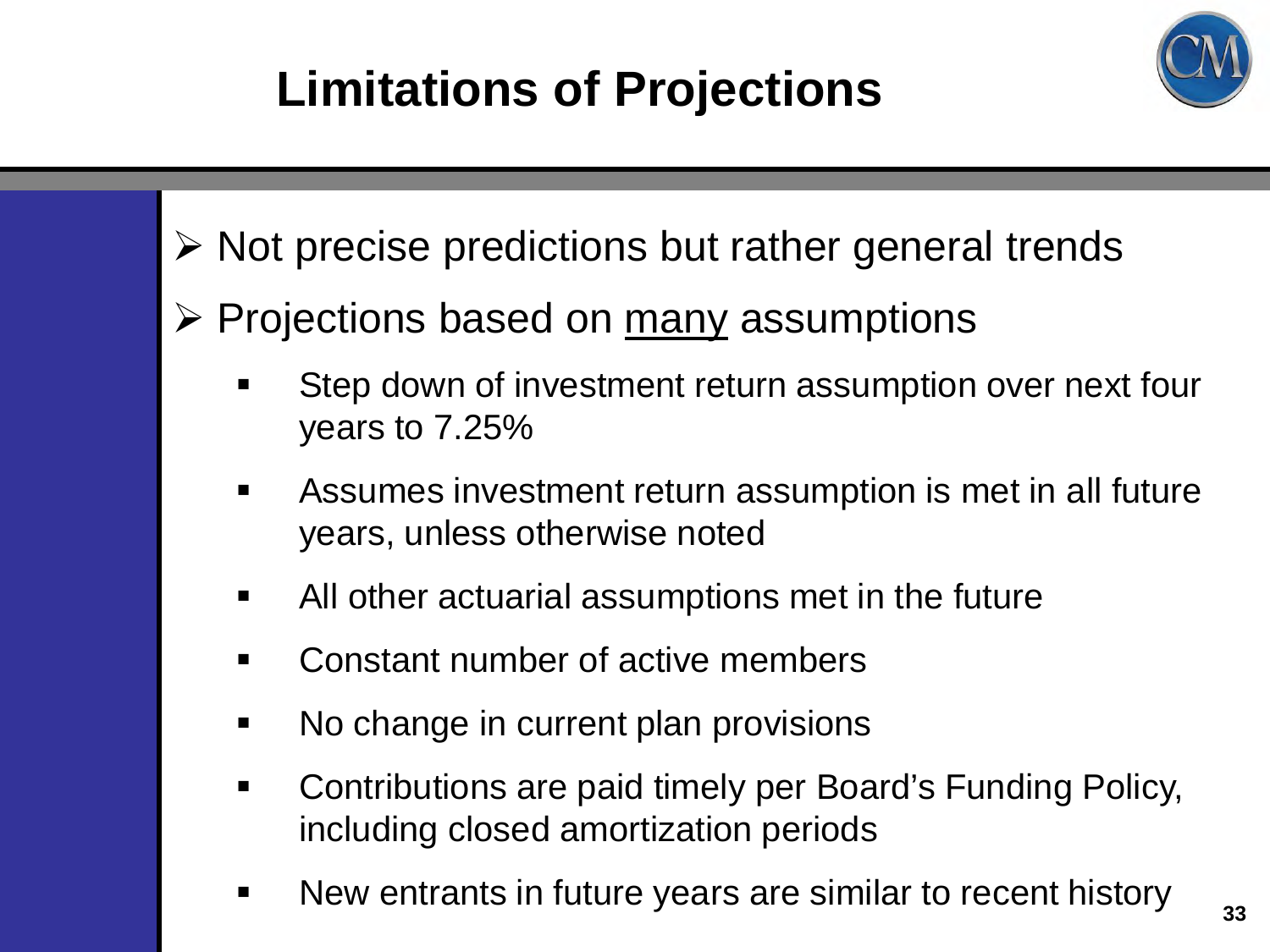### **Police Retirement System City Contribution Rate**

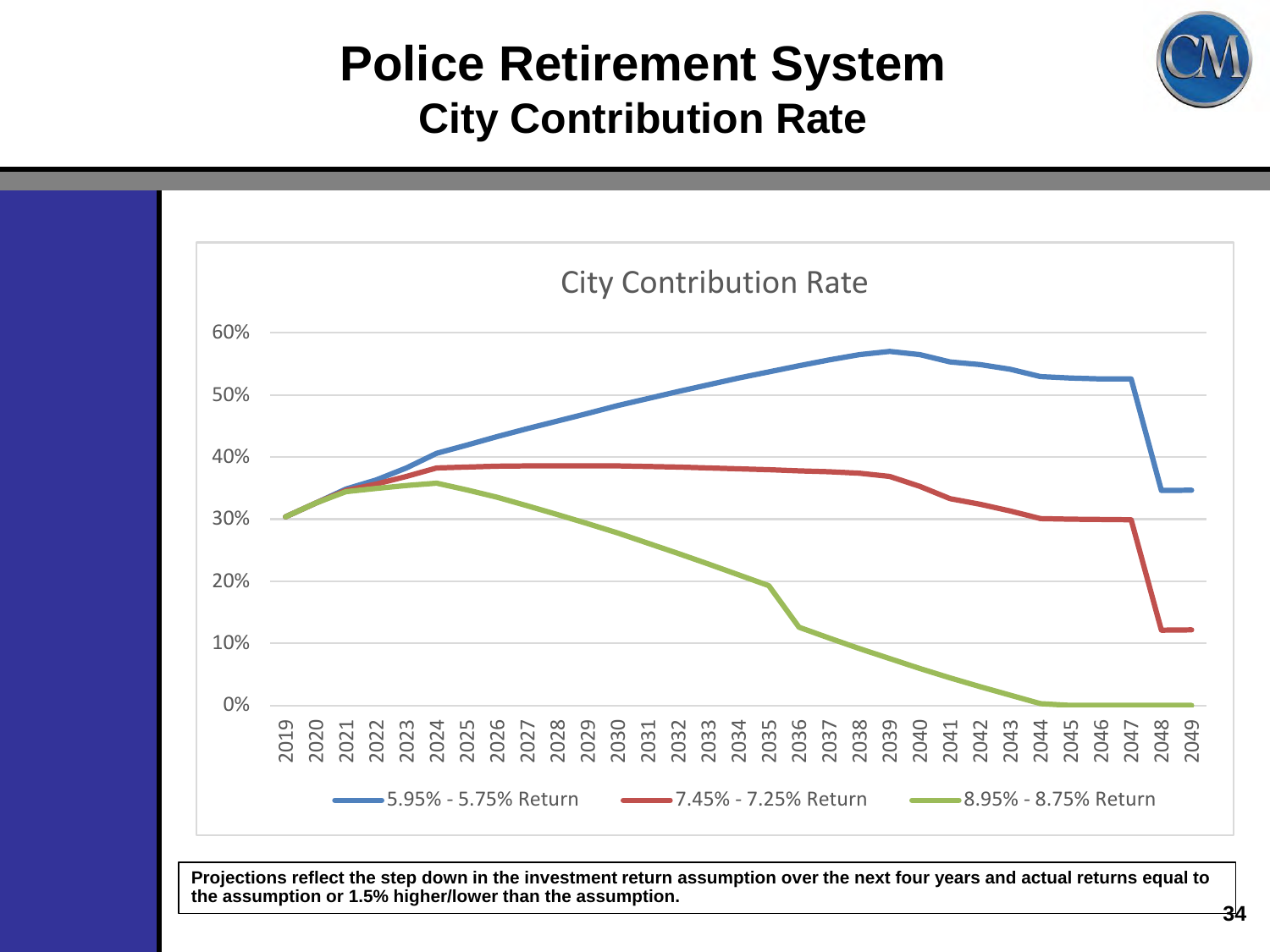### **Police Retirement System City Contribution Amount**

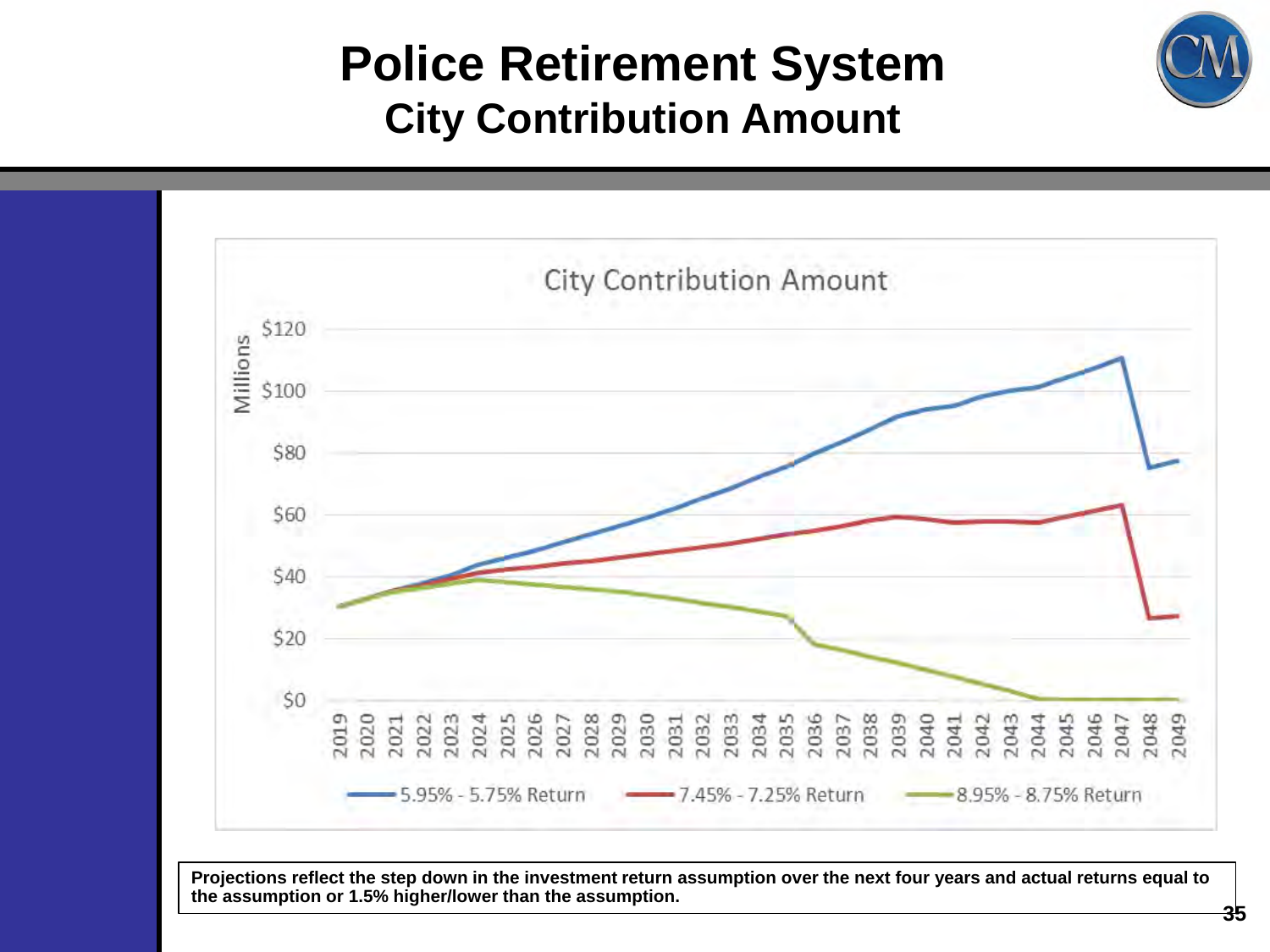

### **Police Retirement System Comparison of Projected Actuarial Assets to Actuarial Liability**



**Asset values are shown by colored lines, illustrating different return scenarios.**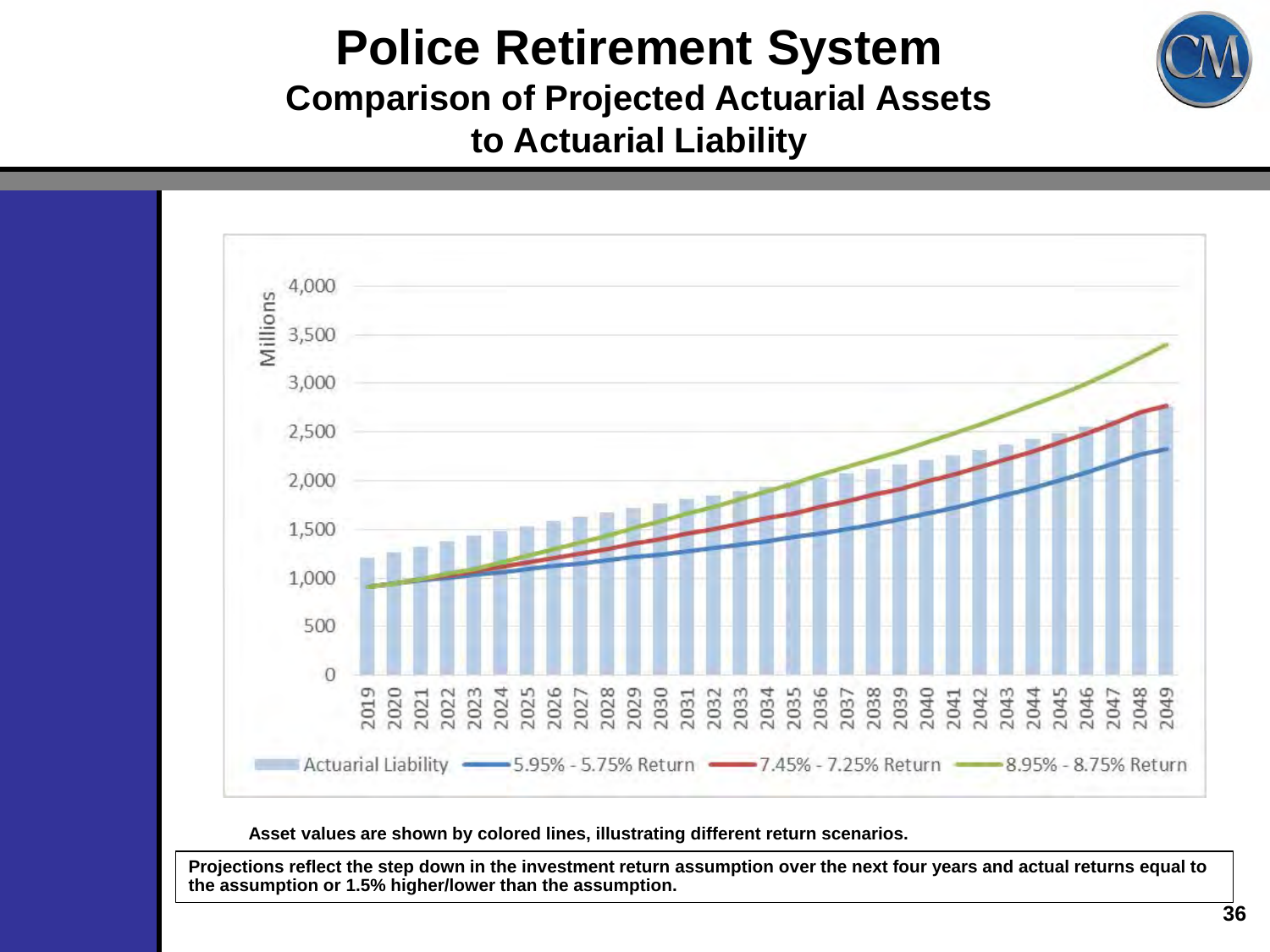### **Police Retirement System Funded Ratio**

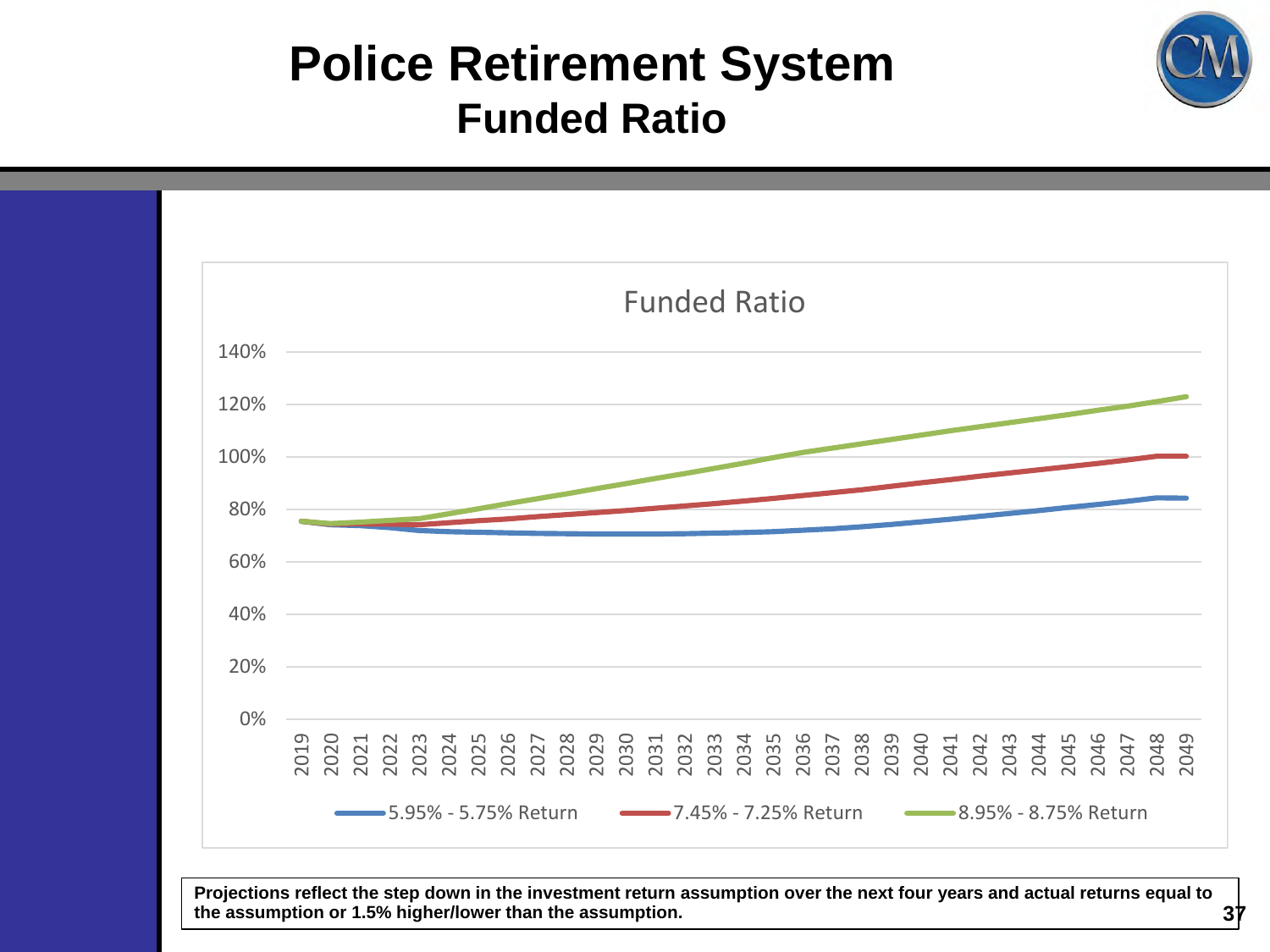### **Civilians Retirement System City Contribution Rate**

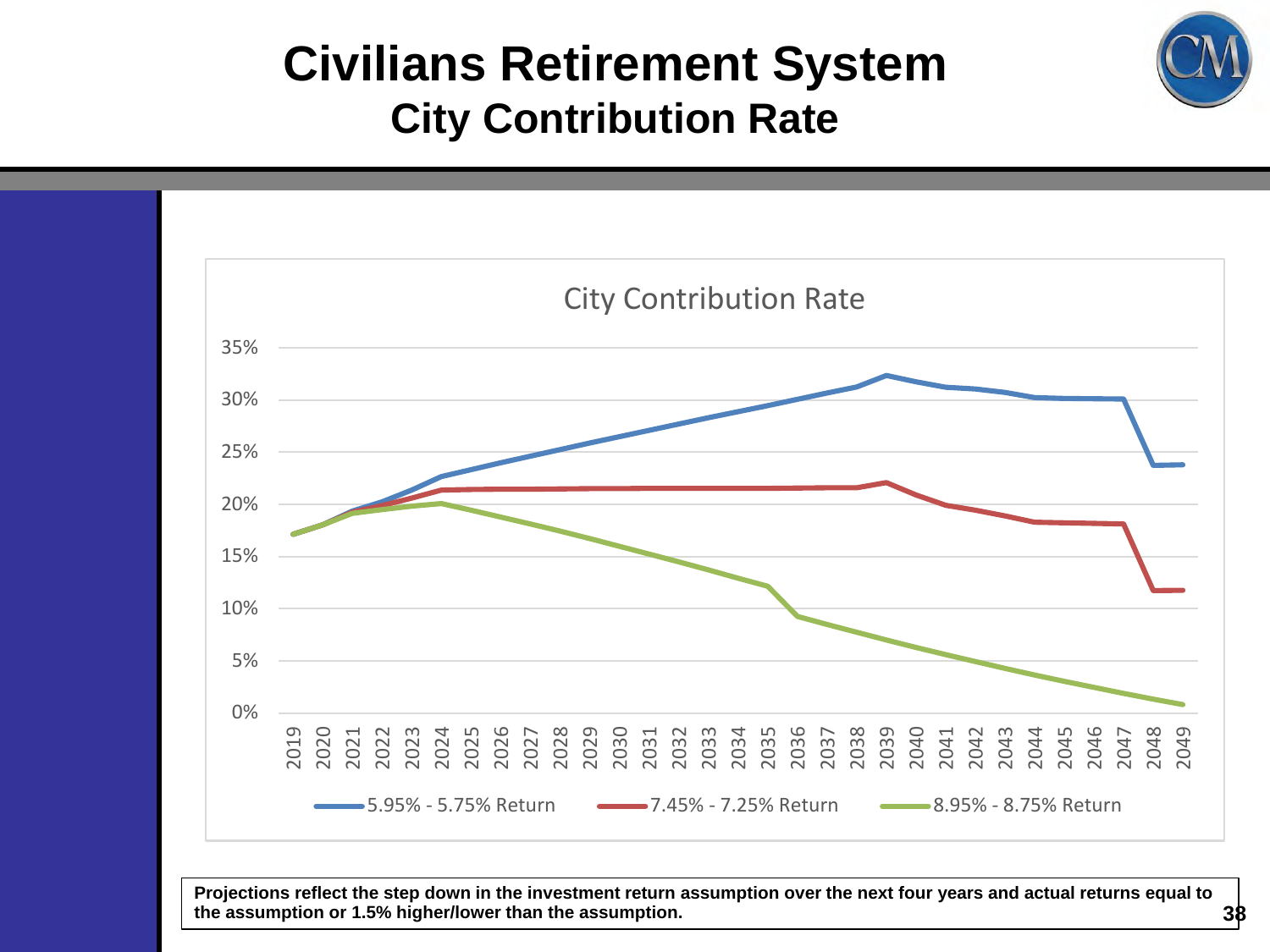

### **Civilians Retirement System City Contribution Amount**

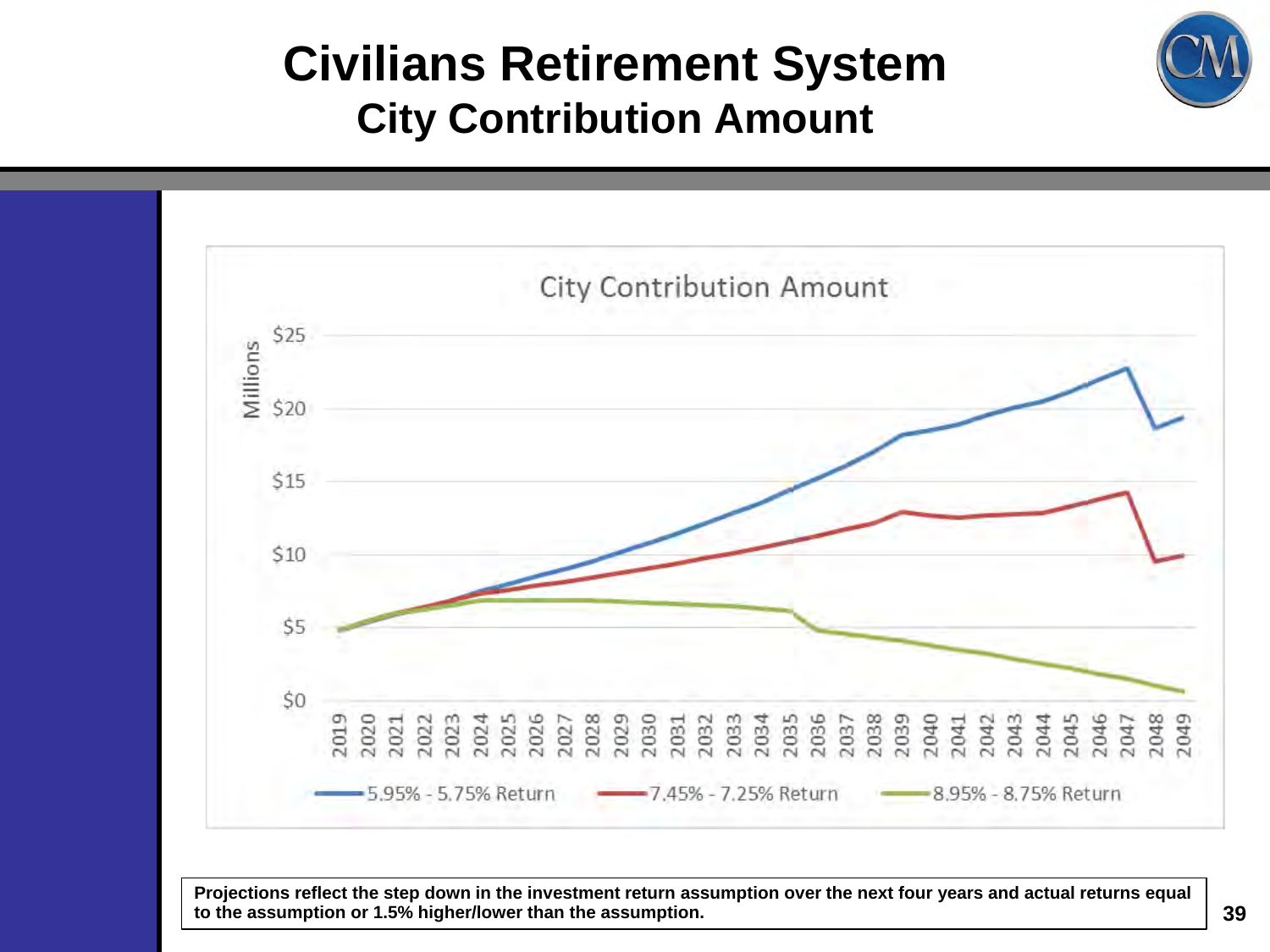

### **Civilians Retirement System Comparison of Projected Actuarial Assets to Actuarial Liability**



**Asset values are shown by colored lines, illustrating different return scenarios.**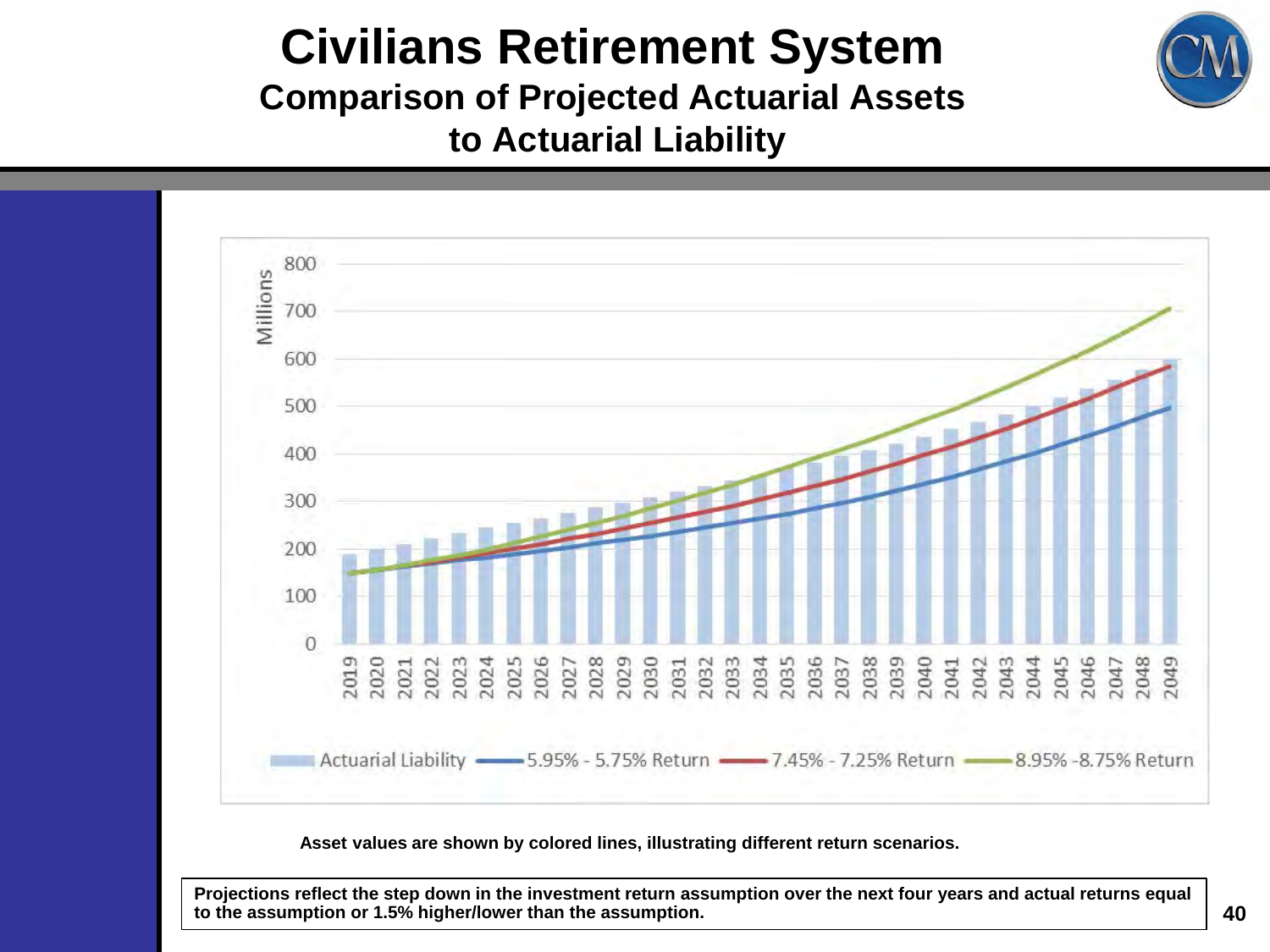### **Civilians Retirement System Funded Ratio**

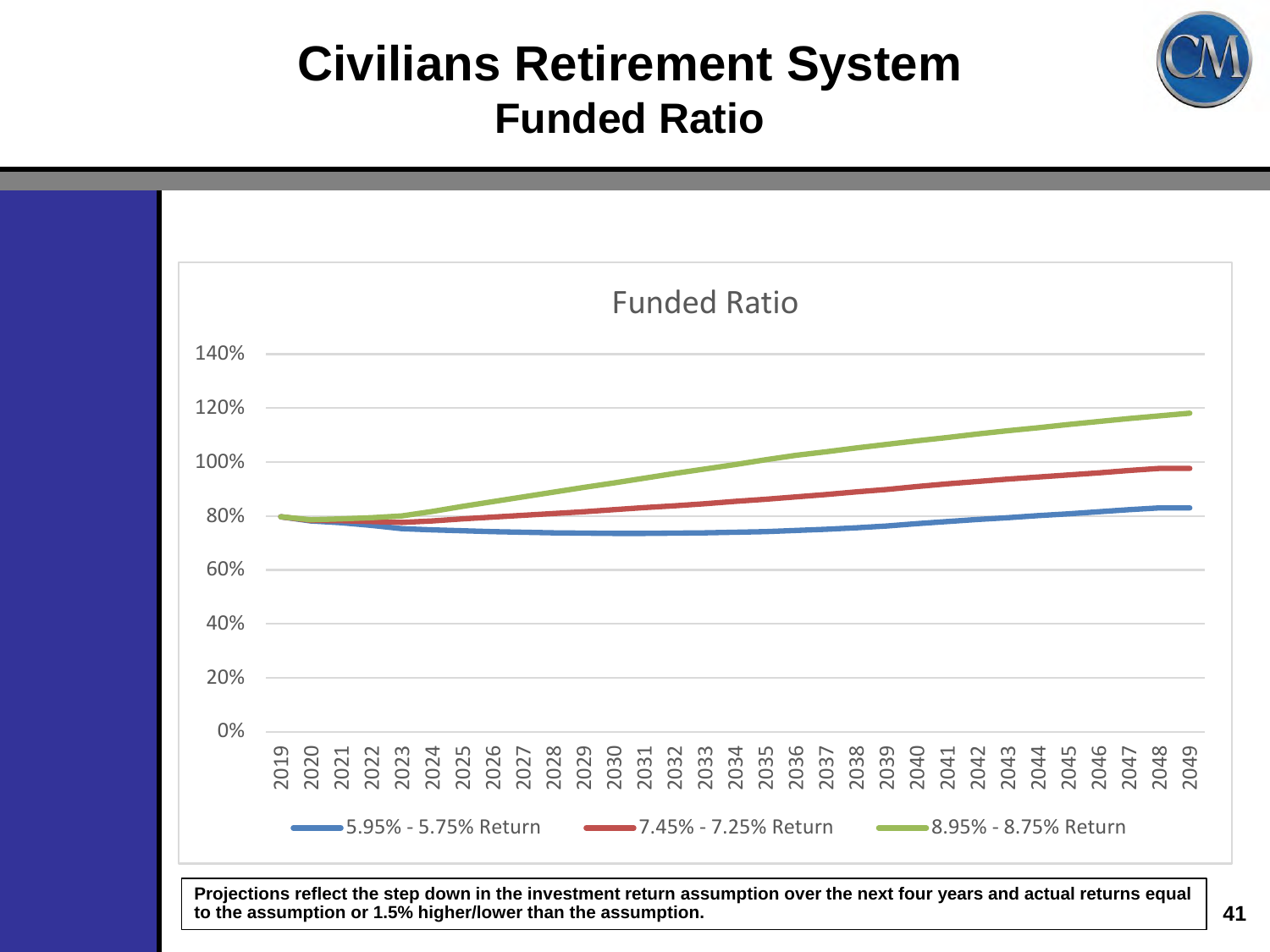# **Risk Considerations**





- $\triangleright$  Key risks include:
	- $\triangleright$  Investment risk
	- $\triangleright$  Demographic risks
	- $\triangleright$  External risks
- $\triangleright$  Most significant risk for most retirement systems is investment risk
- $\triangleright$  Although the majority of the risks are outside the control of the system, certain metrics can be tracked to help identify the impact of the risks and changes to policies to the extent possible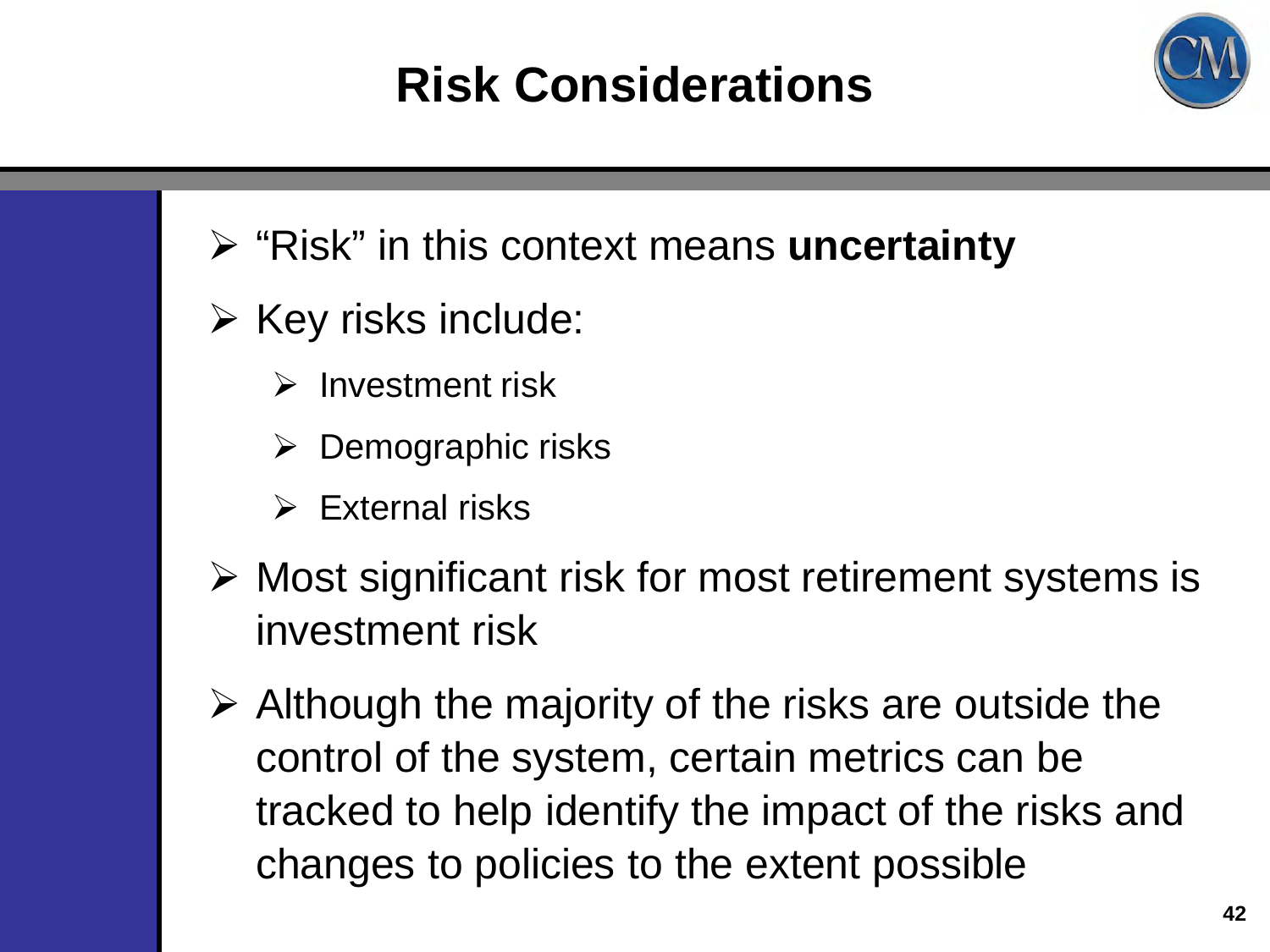# **ASOP 51: Funding Risk**



 $\triangleright$  Direct correlation between healthy, well-funded plans and consistently making full actuarial contributions



**Police Retirement System**

 Contributions less than actuarial amount for 2003 through 2014. Full actuarial contribution is now required by statute. **All any statute** and the statute of  $\frac{43}{43}$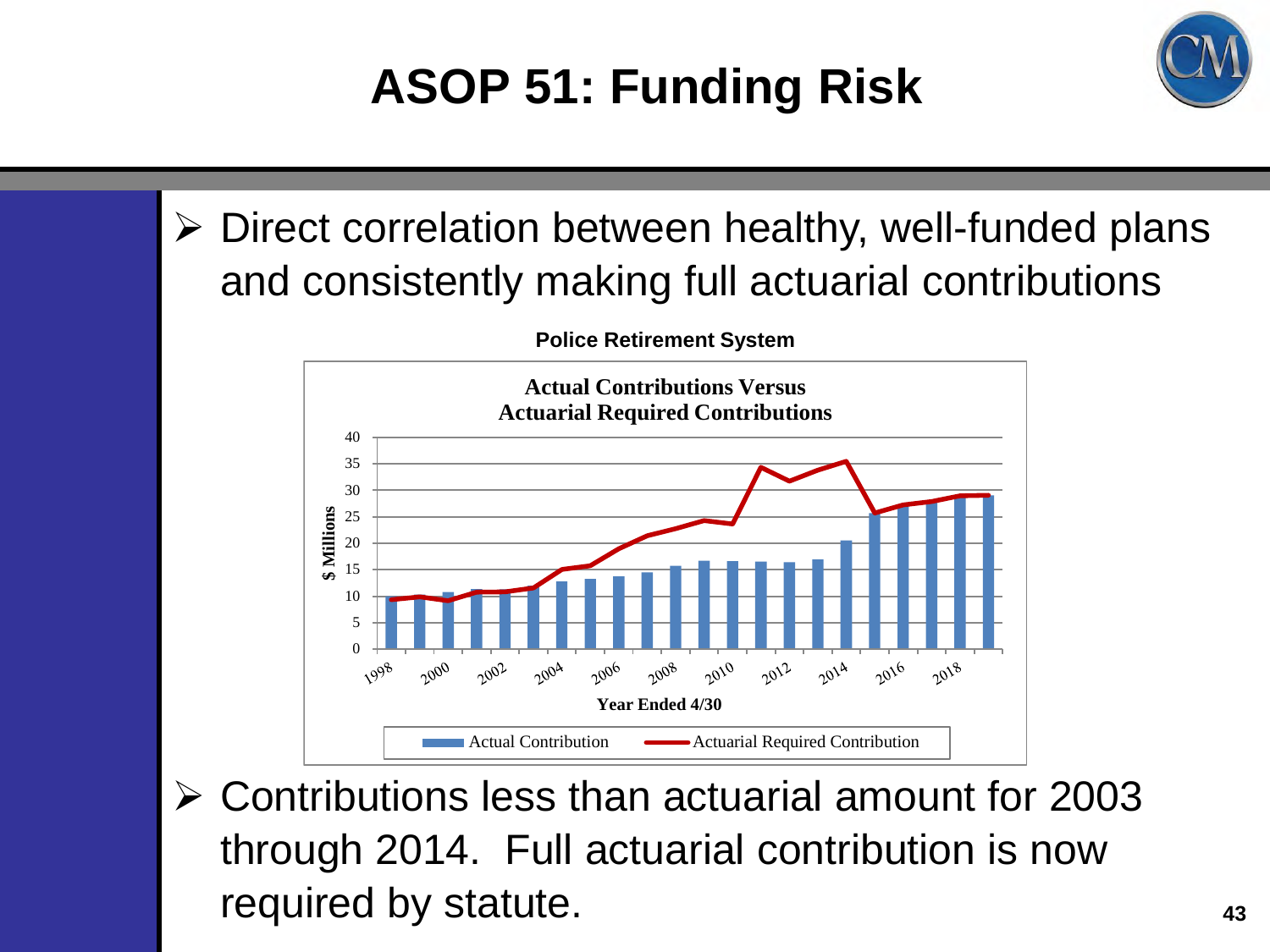# **ASOP 51: Funding Risk**



 $\triangleright$  Direct correlation between healthy, well-funded plans and consistently making full actuarial contribution



**Civilians Retirement System**

 Contributions less than actuarial amount for 2003 through 2014. Full actuarial contribution is now required by statute. **Analyzing the statute**  $\frac{44}{44}$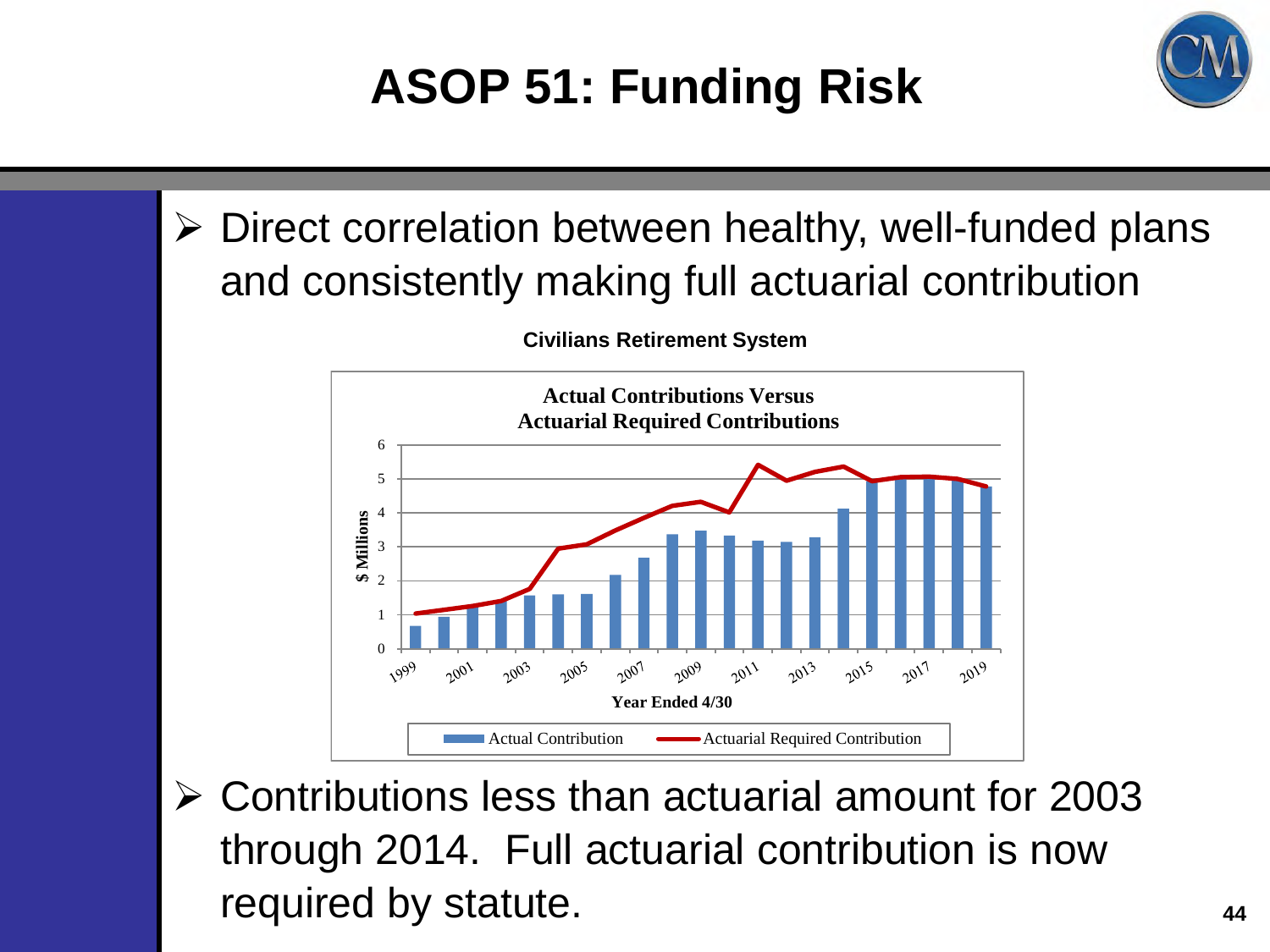

### **Police Payroll Growth Risk**



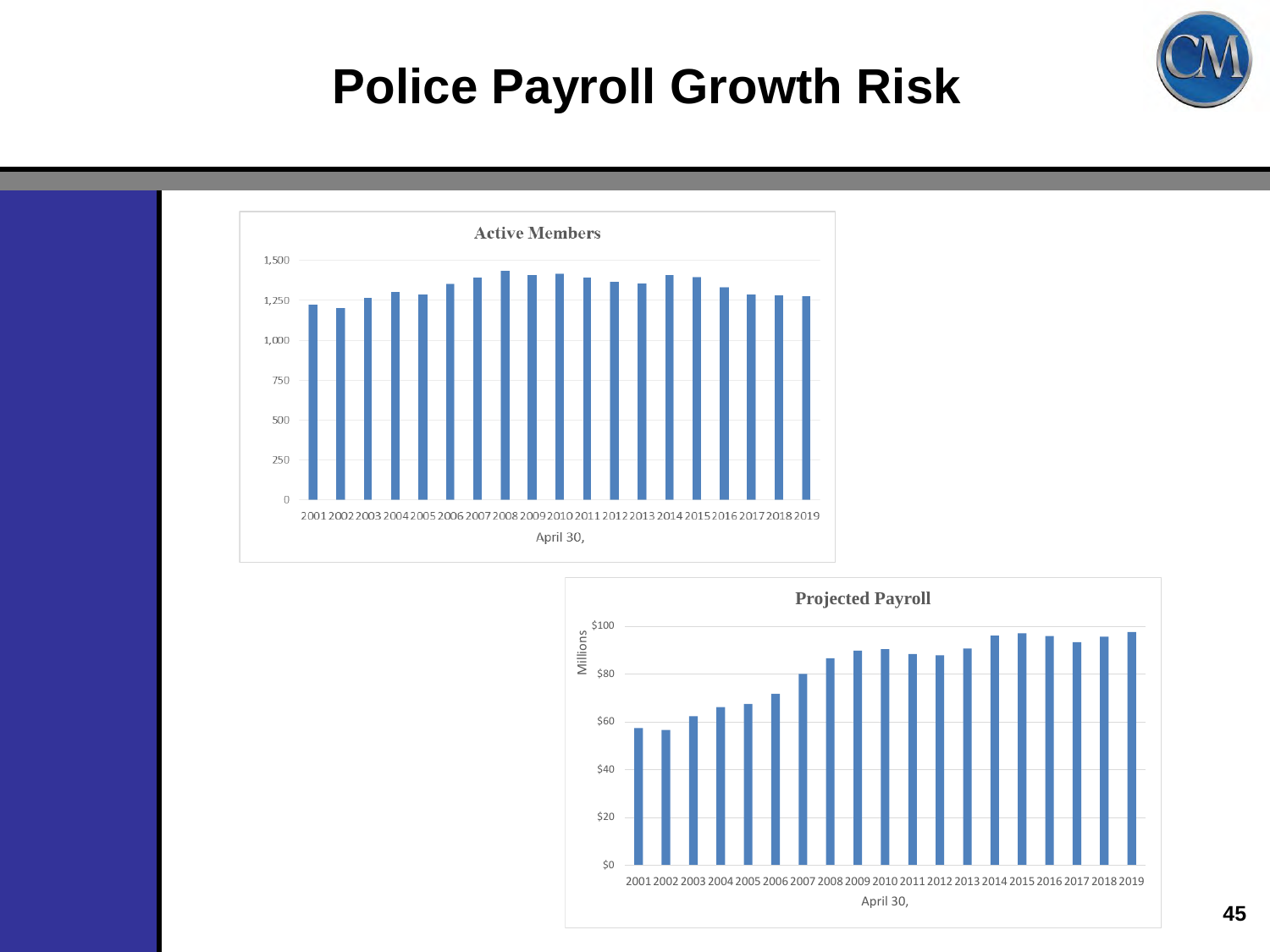

### **Civilians Payroll Growth Risk**



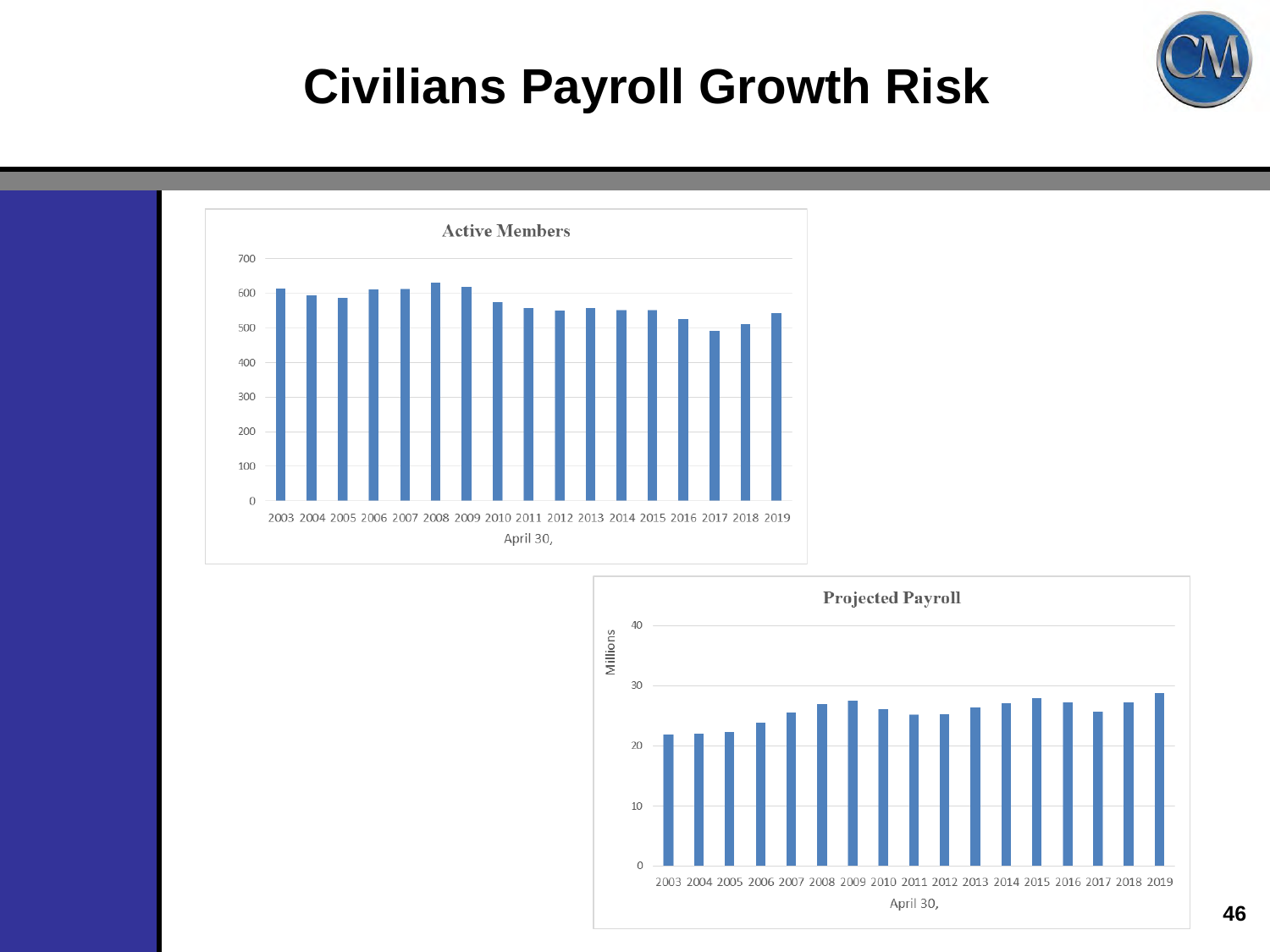# **ASOP 51: Maturity Measurements**



- ▶ Police Retirement System is a very mature System, having been created in 1946
	- The more mature the system, the more sensitive it is to investment volatility, i.e., harder to recover from investment losses with increased contributions
	- Significant differences between actual and expected returns, which are not unexpected, have a large impact on contribution amounts (volatility)
- Civilians' System is less mature (created in 1965) but demographics have still changed over time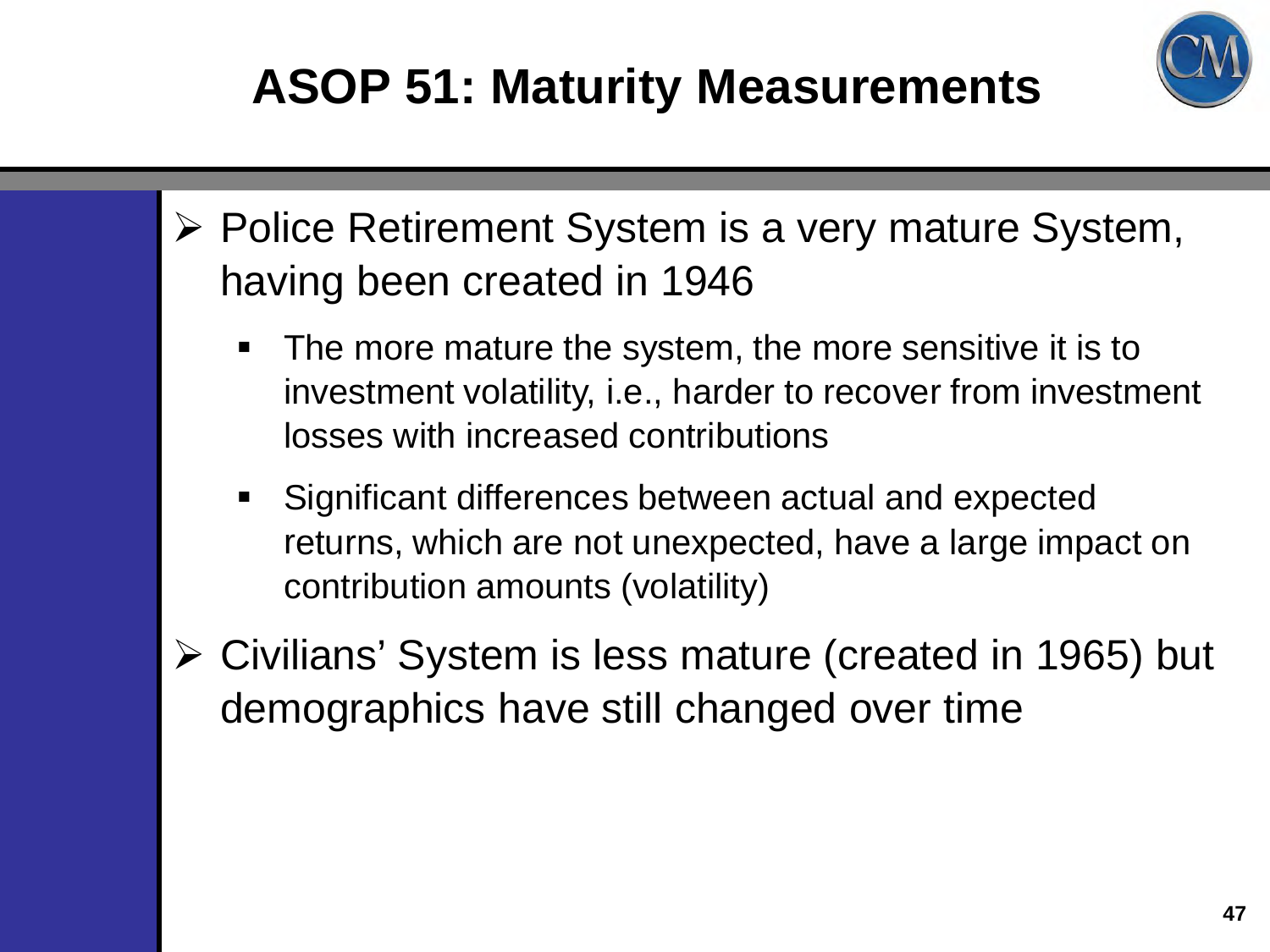### **Maturity Measure: Active to Retiree Ratio**





**Note: the scale of the two graphs is different, but the Police Plan is more mature than the Civilians Plan. Both have changed demographically over this period.**

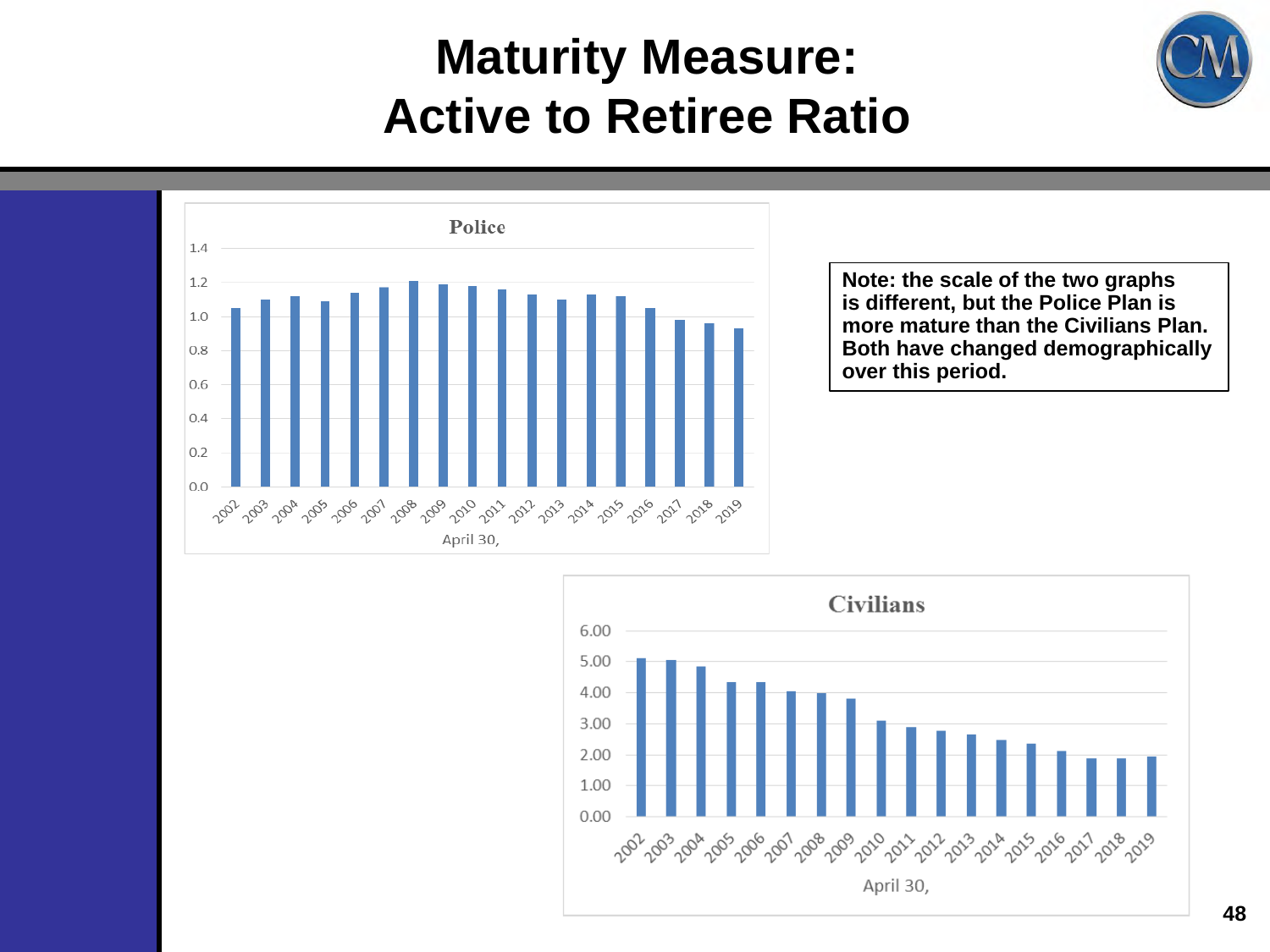# **Contribution Rate Volatility**



 $\triangleright$  Asset Volatility Ratio is market value of assets divided by covered payroll

|                  | Year | <b>Assets</b> | <b>Payroll</b> | <b>Ratio</b> |
|------------------|------|---------------|----------------|--------------|
| <b>Police</b>    | 2019 | \$891.2M      | \$97.7M        | 9.12         |
| <b>Civilians</b> | 2019 | \$146.2M      | \$28.8M        | 5.07         |

- $\triangleright$  Underperforming the investment return assumption by 10% (e.g., -2.55% for one year)
	- **Police:** 
		- Actuarial loss of \$89 million or 91% of payroll
		- Increases contribution rate by 6.86% of pay (without smoothing)
	- Civilians:
		- Actuarial loss of \$15 million or 51% of payroll
		- Increases contribution rate by 3.81% of pay (without smoothing)
- $\triangleright$  Same investment experience has a more dramatic impact on the contribution rate for Police **<sup>49</sup>**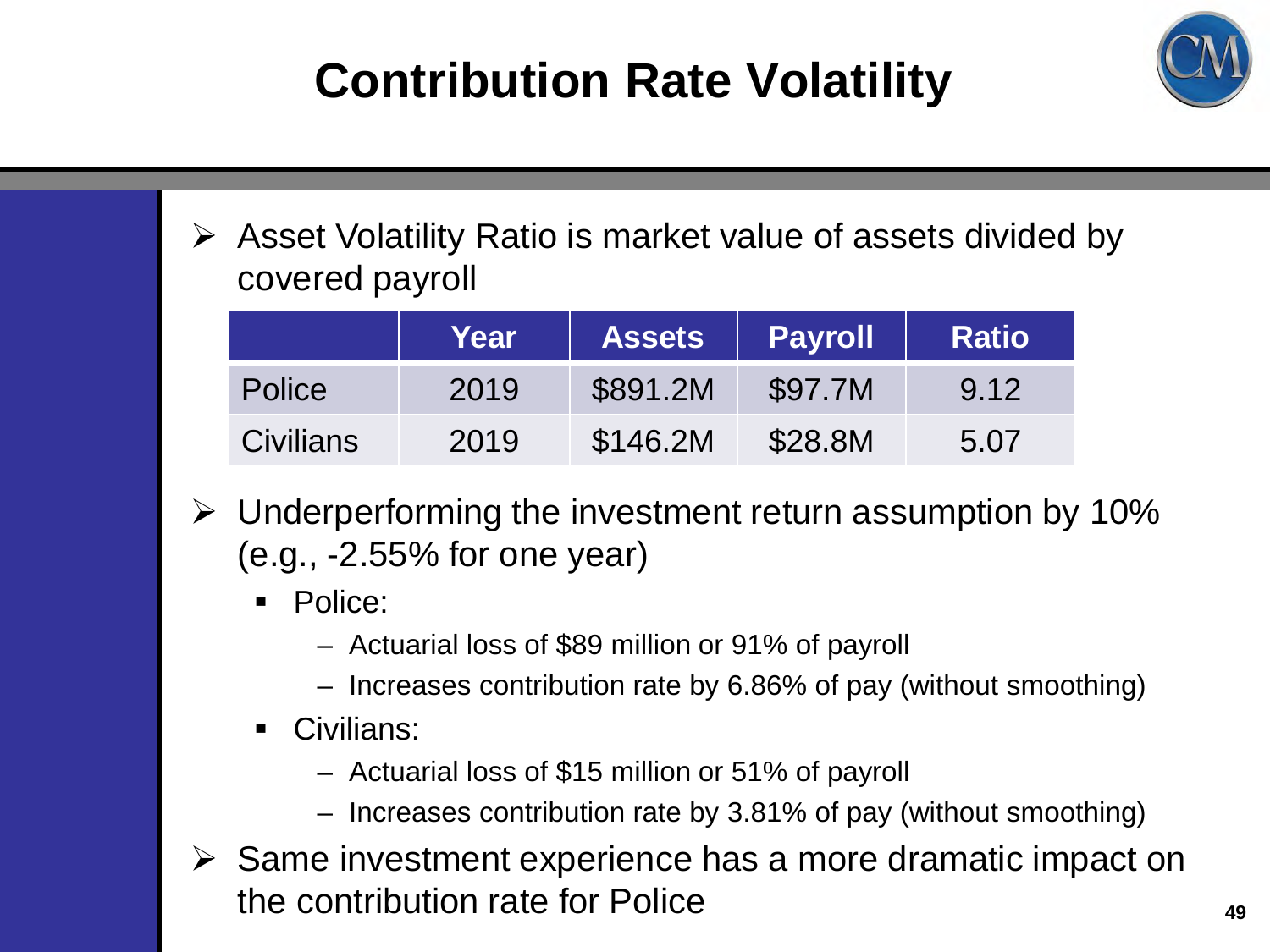### **Police: Impact of Alternate Investment Return Assumptions**



| <b>Valuation Results at</b>                          | 6.95%    | 7.45%       | $7.95\%$    |
|------------------------------------------------------|----------|-------------|-------------|
| <b>Normal Cost Rate</b>                              | 28.38%   | 25.25%      | 22.54%      |
| <b>UAAL Contribution</b>                             | 23.93%   | 18.90%      | 13.97%      |
| <b>Total Actuarial Contribution</b>                  | 52.31%   | 44.15%      | 36.51%      |
| <b>Employee Contribution Rate</b>                    | (11.55%) | $(11.55\%)$ | $(11.55\%)$ |
| <b>City Contribution Rate</b>                        | 40.76%   | 32.60%      | 24.96%      |
|                                                      |          |             |             |
| City Contribution (\$M)                              | 41.0     | 32.8        | 25.1        |
|                                                      |          |             |             |
| <b>Funded Ratio</b>                                  | 71%      | 75%         | 80%         |
| <b>Unfunded Actuarial Accrued</b><br>Liability (\$M) | 374      | 297         | 228         |